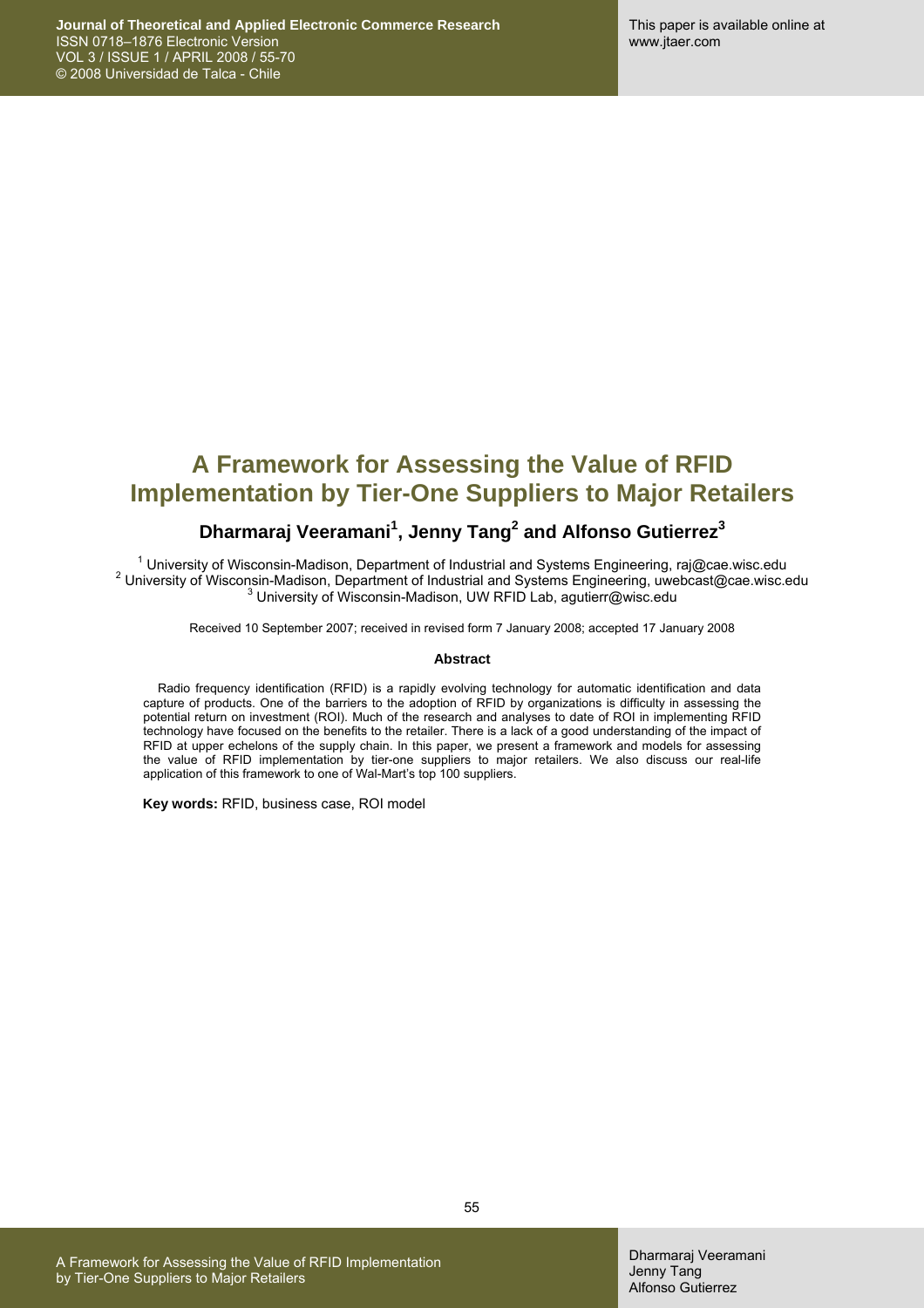## **1 Introduction**

Radio frequency identification (RFID) is a rapidly evolving technology for automatic identification and data capture of products. RFID is poised to fundamentally change the way companies in a supply chain track, trace and manage assets. This will have a major impact on manufacturing, transportation, distribution and retail industries.

One of the barriers to the adoption of RFID by organizations is difficulty in assessing the potential return on investment (ROI). Much of the research and analyses (such as in [6] and [15]) of ROI in implementing RFID technology have focused on the benefits to the retailer. There is a lack of a good understanding of the impact of RFID at upper echelons of the supply chain. RFID technology can greatly impact the entire supply chain, affecting the retailers and the suppliers that manufacture and distribute goods for them.

The focus of this paper is on providing a comprehensive framework for assessing the benefits of RFID implementation to tier-one suppliers (including their manufacturing and distribution operations). For tier-one suppliers, RFID can offer five primary areas of benefit: lower operating costs, increased revenue, reduced inventory capital cost, lower overhead costs, and lead time reduction (Figure 1).



Figure 1: Primary Areas of Benefit to Tier-One Suppliers

RFID can enable increased efficiencies in operations which can result in lower operating costs. For example, the use of RFID within a supplier's distribution center enables a reduction in the number of incorrect manual counts, unreported stock loss, mislabeling, and inaccessible/misplaced inventory. By reducing the number of internal discrepancies, the receiving and shipping processes can be improved and the cycle counting process can be reduced or even eliminated.

An increase in revenue to the tier-one supplier can result through reduction in stock out, counterfeiting, and return incidents. At the retailer level, stocks outs occur due to cascading discrepancies upstream and unanticipated demand. RFID enables increased visibility and real-time information sharing in the supply chain and can thereby help reduce the number of stock outs that occur at the retail store due to inaccurate inventory data at the retailer level and further upstream. RFID can potentially detect irregular components entering the supply chain, catching and reducing the number of counterfeited items. Returned items can be traced by RFID and analyzed to prevent future incidents of returns in the future, saving the manufacturer the cost of potential returned items.

Overhead costs related to dispute resolution, specifically charge backs, is another area that RFID can impact and potentially improve. Charge backs create non-value added activities for both the supplier and the retailer. RFID can reduce the number and/or probability of charge back penalties through improved accuracy and visibility of inventory data throughout the supply chain processes.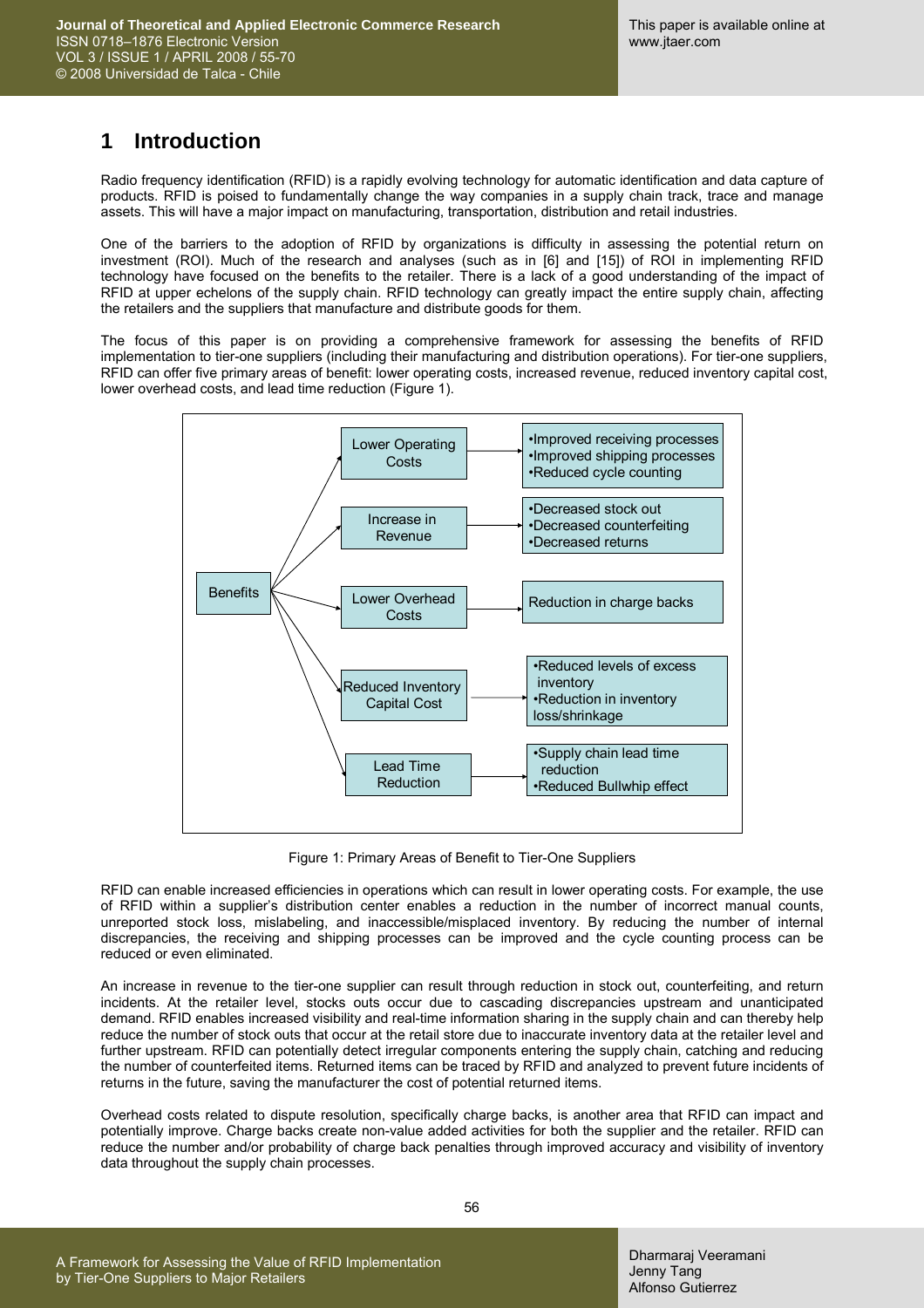A significant opportunity to reduce costs is in inventory capital. RFID allows inventory capital costs to be decreased by reducing the excess inventory or safety stock levels (while maintaining service levels) and also reducing inventory loss/shrinkage. Some causes of excess inventory and inventory loss/shrinkage that can be corrected by RFID are administrative errors, internal and external theft, and receiving errors.

RFID can improve lead time management at the supplier's factory and distribution center through enhanced visibility of levels of inventory and customer demands, improved internal operations, and reduction in the well-known Bullwhip effect [10]. Lead time reduction in turn helps reduce costs while improving the supplier's ability to meet demand.

The contribution of our research and this paper is that we have developed a systematic framework and a set of models for assessing the value of RFID implementation by tier-one suppliers to major retailers. Further we have verified and validated our framework and models for RFID impact assessment by applying it to one of Wal-Mart's top 100 suppliers. The models that we have developed for tier-one suppliers are readily adaptable to assess the value of RFID to upper echelons of the supply chain.

The rest of this paper is organized as follows. Section 2 presents a review of literature pertaining to RFID and supply chain dynamics. Section 3 provides an overview of our framework. Sections 4 – 8 discuss each of the benefit areas and associated models. Section 9 discusses the real-world industry application of our framework. The paper concludes with a summary in Section 10.

### **2 Literature Review**

There is a large body of research literature pertaining to supply chain dynamics (see [19] for a good overview). In the context of our work, prior research on the effects of information accuracy, sharing, and visibility on supply chain performance are particularly relevant and are briefly reviewed below. Some recent research on RFID impact on supply chain management is also reviewed.

In [13], there is a discussion of how supply chain performance is dependent on information flow and connectivity between five business systems, namely marketing system, engineering system, manufacturing system, logistics system, and management system. Further, it provides a set of guiding principles for reducing demand uncertainty across the supply chain through improved information sharing and visibility.

[11] examines how RFID can improve supply chain performance, specifically through inventory reduction and service level improvement. Through use of discrete event simulation models and hypothetical data, they illustrate the potential impact of RFID-enabled inventory accuracy, shelf replenishment policies, and inventory visibility on the inventory profile, inventory shortage/overage, and costs. One of the key benefits of RFID that their simulations highlight is the ability to replenish the retail store shelves more often and at the right time, resulting in reduced inventory at the store as well as reduced probability of lost sales. By simulating the impact of visibility of inventory data between a retailer and its supplier, they show that a supplier can significantly reduce its inventory level in the distribution center while entirely eliminating backorders.

In [20], researchers have studied the impact that different levels of detailed information have on the quality of results while conducting a supply chain simulation. The implication of their findings to RFID application in supply chains is that the higher granularity of information sharing made possible by RFID across the supply chain will help improve the quality of supply chain management decisions. The impact of real time data is also discussed in [3].

A RFID based framework for "improving visibility of information in supply chains by reducing the delays in information flow" is provided in [7]. Computer simulations of the supply chain dynamics were run to determine the impact that differing conditions of information visibility have on cost. The results of the simulations show that with RFID-enabled information visibility, it was possible to achieve 40-70% reduction in inventory costs alone, along with reduction in lost sales due to absences of backlogs, improved customer service due to timely delivery of orders, and greater confidence in managing the supply chain due to accurate, real time knowledge of location of products moving in the supply chain. In [15], the situation of a retail store subject to inventory inaccuracies stemming from product misplacement type errors is considered. Using a Newsvendor model, the relative benefit of implementing RFID technology is studied.

In [2], a three echelon fast moving consumer goods supply chain is considered. Using survey-based quantitative and qualitative data on logistics processes, an assessment of the economical suitability of RFID and EPC was done. The researchers conclude that tagging at the pallet level is more economically justifiable than at the case level. The importance of adopting a process-based approach to modeling and assessing the impact of RFID is highlighted in [12].

[8] investigates the effect that information inaccuracy has on the inventory system's stock loss and stock out. Analytical and simulation models are used to illustrate that a small stock loss can lead to severe stock out situations. Their simulation study show that increasing the safety stock levels to compensate for uncertainty in inventory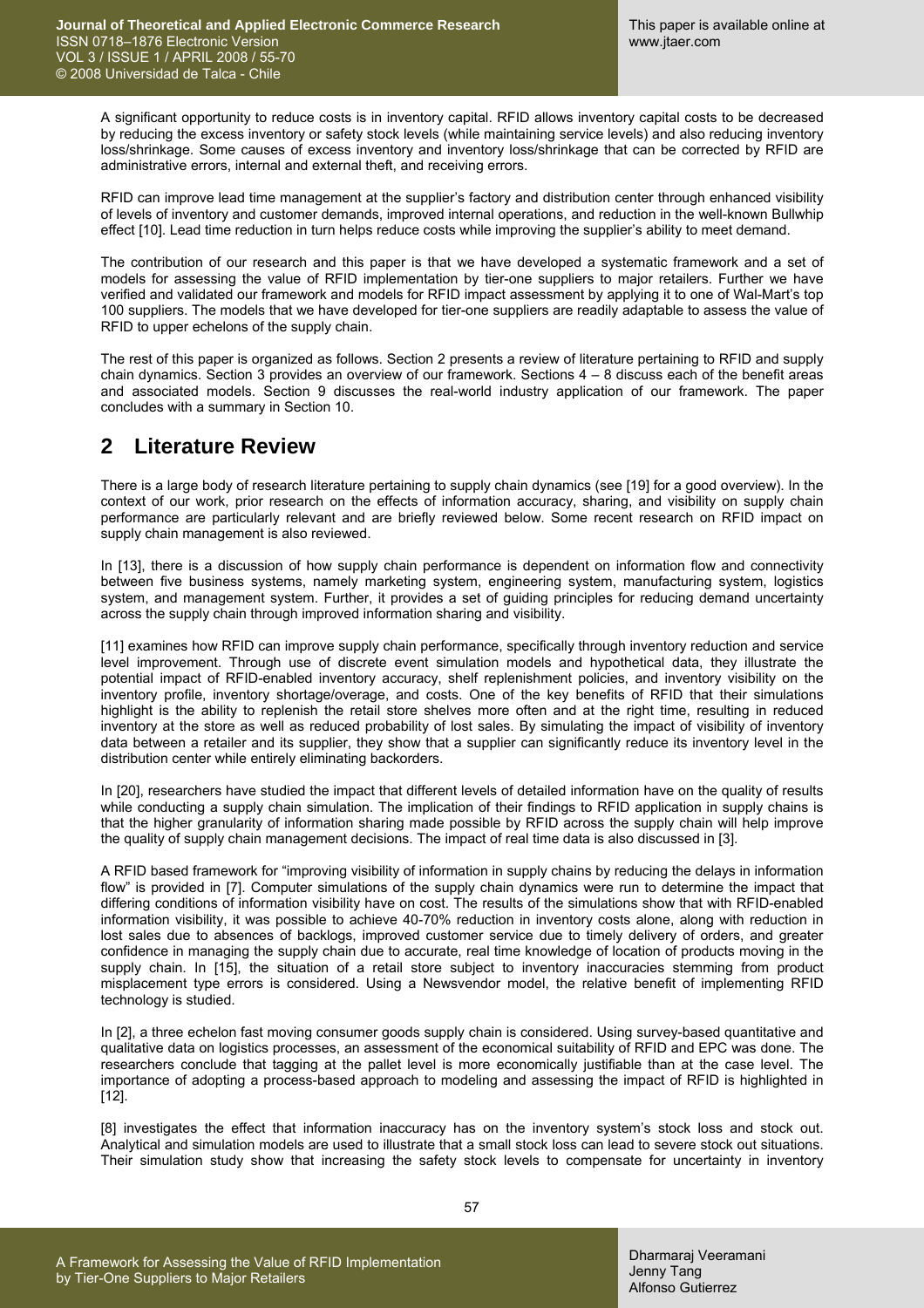accuracy is not an effective way to prevent stock out or stock loss. Instead they show that use of RFID can help a company "attain the lowest inventory for any given stock out."

[5] addresses the issue of how the cost of item-level RFID in the retail supply chain should be allocated among supply chain partners such that supply chain profit is optimized. They consider the scenarios of both the case of a dominant manufacturer as well as the case of a dominant retailer, and analyze the results of an introduction of itemlevel RFID to such a supply chain depending on these market power characteristics.

The impact of RFID in contexts other than retail and manufacturing supply chains have also been studied by researchers. Findings in [1] point to potential performance improvements in the utility sector when RFID enables more integrated and more collaborative B-to-B e-commerce solutions. [4] reports on an analysis of the potential costs and benefits of using RFID technology for the management of ordnance inventory. Using survey data and a factorial model that combines a multi-criteria tool for the valuation of qualitative factors with a Monte-Carlo simulation, the researchers conclude that significant financial benefits are possible.

While these other researchers have examined specific RFID benefits to supply chain management, none has developed a comprehensive model to help assess RFID's ROI impact, particularly on suppliers. [9] highlights the need for model based analysis to help industry realize RFID's full potential. In this paper, we address precisely this research gap, and present a systematic framework for ROI assessment and associated models.

## **3 Our ROI Assessment Framework**

The scope of this paper covers the assessment of RFID benefits on supply chain processes from the tier-one supplier (including its distribution center) to the retailer's distribution center. Even though our models have been developed in the context of tier-one suppliers, these models can be readily applied to manufacturers/suppliers at upper echelons of the supply chain since the upper echelons will have similar RFID benefit opportunities at inbound, production, and outbound supply chain processes. (In the remainder of the paper, we will therefore use the term "manufacturer" and "tier-one supplier" interchangeably.)



Figure 2: Echelons in Our Supply Chain Model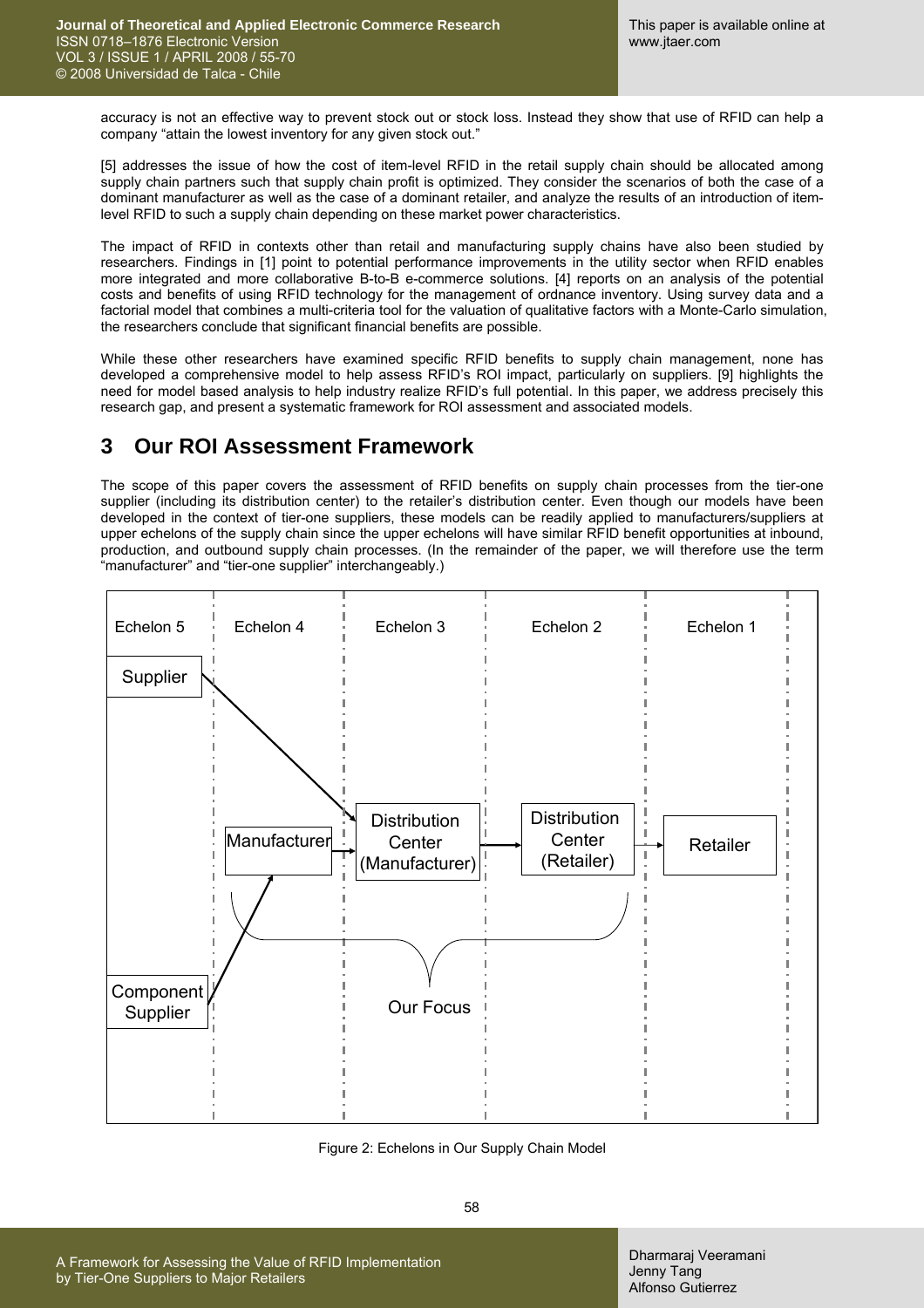#### **Journal of Theoretical and Applied Electronic Commerce Research**  ISSN 0718–1876 Electronic Version VOL 3 / ISSUE 1 / APRIL 2008 / 55-70 © 2008 Universidad de Talca - Chile

As shown in Figure 2, in our framework, the finished products supplied by the tier-one supplier to the retailer comprise of products that the tier-one supplier manufactures in its production facility (using components and materials from its suppliers) as well as products that are supplied in finished (fully assembled) form to the tier-one supplier. The latter category of products is received directly at the distribution center of the tier-one retailer (manufacturer), and does not have to go through its production facility. We assume that the RFID tags get applied at the pallet/case level at echelon five and are tracked from echelon five to one. Figure 3 illustrates the primary benefits accrued at the echelons linking the manufacturer to the retailer.



Figure 3: RFID Benefits at Echelons Interfacing Manufacturer and Retailer

Using this framework, we have developed an "RFID ROI Assessment Tool" that has been implemented in Microsoft Excel. This software tool is user-friendly and allows a manufacturer to calculate the potential benefits of RFID deployment, and perform scenario-based analysis on differing levels of RFID impact. Figure 4 is an example of one of the worksheets of the software tool, and depicts the summary of benefits.

In Sections 4 - 8 of the paper, we describe the assessment models underlying the five primary areas of RFID benefit outlined earlier (namely lower operating costs, increase in revenue, lower overhead costs, reduced inventory capital costs, and lead time reduction). Due to space constraints of this paper, only some of the models that are incorporated in the RFID ROI Assessment Tool are discussed in detail. Prior to the use of these models, it is expected that the manner in which RFID will reengineer supply chain processes is already known to the manufacturer. The benefits of the RFID implementation are assessed in the models by comparing performance metrics of RFID-enabled processes relative to those of the current processes.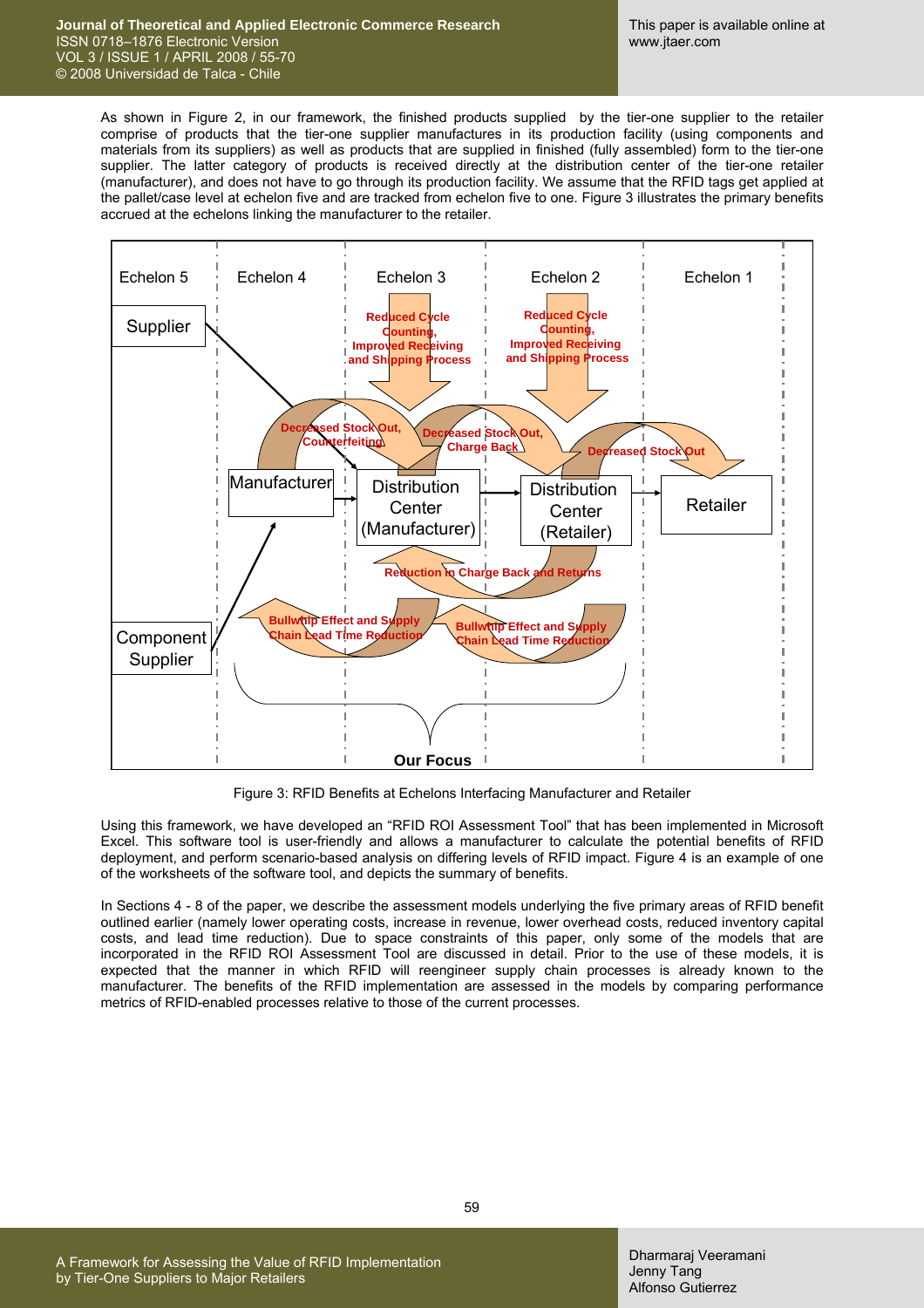**Journal of Theoretical and Applied Electronic Commerce Research**  ISSN 0718–1876 Electronic Version VOL 3 / ISSUE 1 / APRIL 2008 / 55-70 © 2008 Universidad de Talca - Chile

|                       | А | B                                                                                                                                                                                                   | C                              | D | E | F | G | H |
|-----------------------|---|-----------------------------------------------------------------------------------------------------------------------------------------------------------------------------------------------------|--------------------------------|---|---|---|---|---|
| 1                     |   |                                                                                                                                                                                                     |                                |   |   |   |   |   |
| $\overline{2}$        |   | Summary of Benefits From Assessing the Value of RFID Implementation by Tier                                                                                                                         |                                |   |   |   |   |   |
| 3                     |   | One Suppliers to Major Retailers of Consumer Packaged Goods                                                                                                                                         |                                |   |   |   |   |   |
| 4                     |   |                                                                                                                                                                                                     |                                |   |   |   |   |   |
| 5                     |   |                                                                                                                                                                                                     |                                |   |   |   |   |   |
| 6                     |   | <b>BENEFIT AREA</b>                                                                                                                                                                                 | Increased Revenue Reduced Cost |   |   |   |   |   |
| 7                     |   | 1. Lower Operating Costs                                                                                                                                                                            |                                |   |   |   |   |   |
|                       |   | 1.1 Dock Capacity Availability Gain for                                                                                                                                                             |                                |   |   |   |   |   |
| 8                     |   | Inbound and Outbound Units                                                                                                                                                                          |                                |   |   |   |   |   |
| 9                     |   | 1.2 Labor Capacity Availability Gain                                                                                                                                                                |                                |   |   |   |   |   |
| 10                    |   | 1.3 Reduced Cycle Counting                                                                                                                                                                          |                                |   |   |   |   |   |
| 11                    |   | Total                                                                                                                                                                                               |                                |   |   |   |   |   |
| $\overline{12}$       |   | 2. Increase in Revenue                                                                                                                                                                              |                                |   |   |   |   |   |
| 13                    |   | 2.1 Decreased Stock Out                                                                                                                                                                             |                                |   |   |   |   |   |
| 14                    |   | 2.2 Decreased Counterfeiting                                                                                                                                                                        |                                |   |   |   |   |   |
| 15                    |   | Total                                                                                                                                                                                               |                                |   |   |   |   |   |
| 16                    |   | 3. Lower Overhead Costs                                                                                                                                                                             |                                |   |   |   |   |   |
| 17                    |   | 3.1 Reduction in Charge Backs                                                                                                                                                                       |                                |   |   |   |   |   |
| 18                    |   | Total                                                                                                                                                                                               |                                |   |   |   |   |   |
| 19                    |   | 4. Reduced Inventory Capital Cost                                                                                                                                                                   |                                |   |   |   |   |   |
| 20                    |   | 4.1 Reduced Levels of Excess Inventory                                                                                                                                                              |                                |   |   |   |   |   |
| 21                    |   | 4.2 Reduction in inventory loss/shrinkage                                                                                                                                                           |                                |   |   |   |   |   |
| 22                    |   | Total                                                                                                                                                                                               |                                |   |   |   |   |   |
| $\overline{23}$       |   | 5. Lead Time Reduction                                                                                                                                                                              |                                |   |   |   |   |   |
| 24                    |   | 5.1 Supply Chain Lead Time Reduction                                                                                                                                                                |                                |   |   |   |   |   |
| 25                    |   | 5.2 Reduced Bullwhip Effect                                                                                                                                                                         |                                |   |   |   |   |   |
| $\overline{26}$<br>27 |   | Contributions                                                                                                                                                                                       |                                |   |   |   |   |   |
| 28                    |   | Lower Operating Costs                                                                                                                                                                               |                                |   |   |   |   |   |
| 29                    |   | Increase in Revenue                                                                                                                                                                                 |                                |   |   |   |   |   |
| 30                    |   | Lower Overhead Costs<br>13.                                                                                                                                                                         |                                |   |   |   |   |   |
| $\overline{31}$       |   | 4. Reduced Inventory Capital Cost                                                                                                                                                                   |                                |   |   |   |   |   |
| 32                    |   |                                                                                                                                                                                                     |                                |   |   |   |   |   |
| 14.4                  |   | $\blacktriangleright$ Sackground Summary $\bigwedge$ Calculation Parameters $\bigwedge$ 1. Lower Operating Costs $\bigwedge$ 2. Increase in Revenue $\bigwedge$ 3. Lower Overhead Costs $\bigwedge$ |                                |   |   |   |   |   |

Figure 4: Summary Worksheet from RFID ROI Assessment Tool

### **4 Lower Operating Cost**

At both manufacturing and distribution facilities (specifically, warehouses), there is a significant number of opportunities to improve operational efficiencies through the use of RFID, resulting in increased throughput, decreased inventory levels, increased visibility of incoming containers, and improved rush/expedited order management, among many other benefits.

#### **4.1 Main Warehouse Operations**

*Improved Receiving Processes for Inbound Units:* During the unloading process, RFID can enable increased receiving efficiency through auto-counting and precise instructions for put-away. Throughout the put away process, paper work reduction, less fork truck driving, and more accurate bin inventory are some of the gains in efficiency due to RFID. Finally, at the end of the receiving process, auto-reconciliation can replace the manual paper work and manual computing.

*Improved Shipping Processes for Outbound Units:* Similar to the receiving process, there are efficiencies that can be gained from the shipping process after implementing RFID. During the picking process, RFID can enable a reduction in paper work, optimally choose picking routes, and reduce bin location exception management. Other improvements to the shipping process occur during reconciliation such as electronic count certification process and net weight reconciliation by scales.

|  | Table 1: Movement Types |  |
|--|-------------------------|--|
|--|-------------------------|--|

|                     | Unloading | Receiving | Put Awav | Picking | ∟oadinɑ |
|---------------------|-----------|-----------|----------|---------|---------|
| Inbound moves       |           |           |          |         |         |
| Cross docking moves |           |           | -        |         |         |
| Outbound moves      |           |           |          |         |         |

*Improved Cross Docking Processes:* Cross docking operations may be assimilated to a regular outbound operation by this model shown in Table 1. Cross docking time is equivalent to the sum of unloading, receiving, and loading time for inbound and outbound units. Cross docking events will move (decrease) events from regular inbound, saving put away moves as a result of enabling or increasing this type of moves.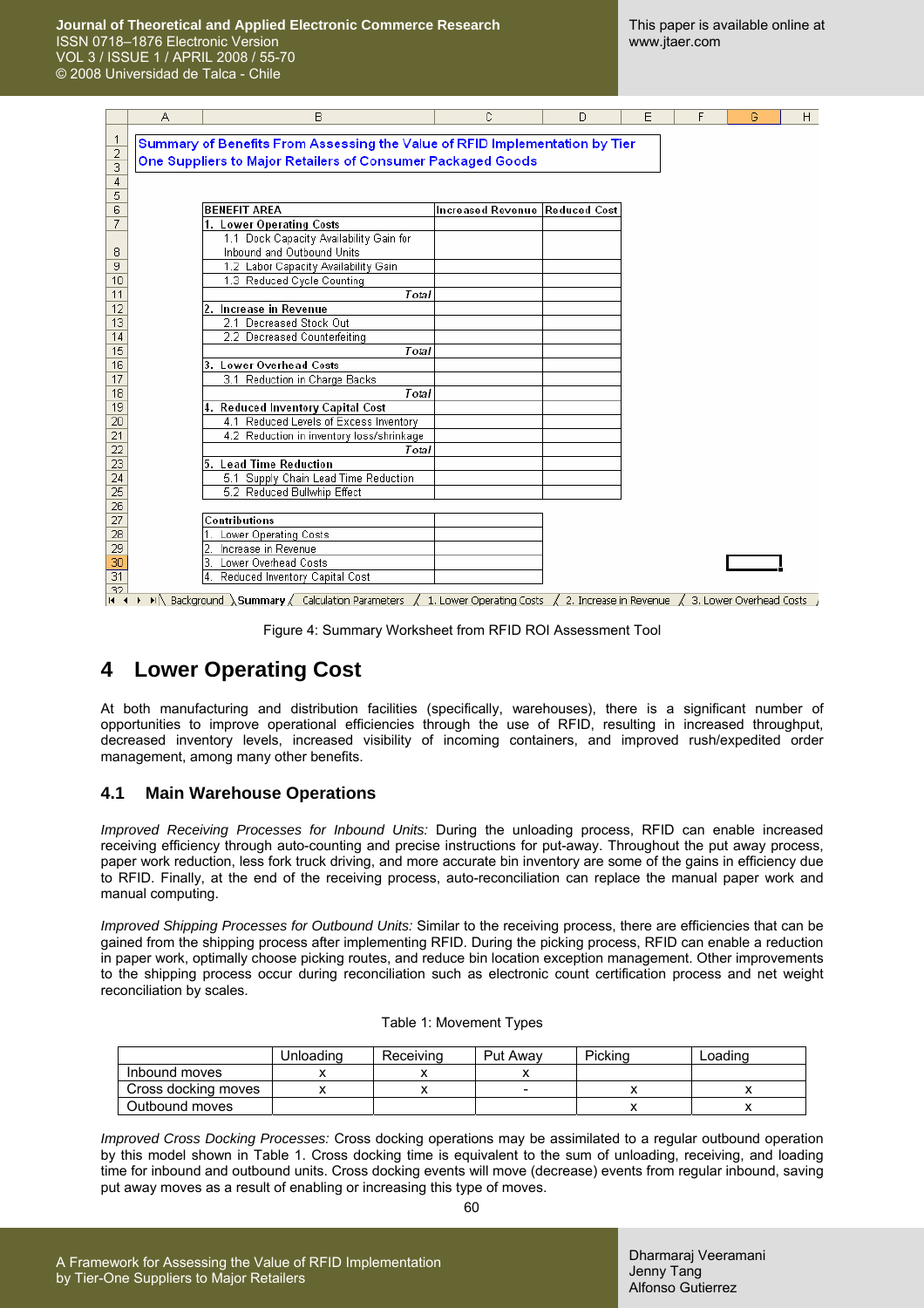The variables and notation used in the warehouse process efficiency calculations models are described below.

| t<br>K<br>$U_{t,k}$              | = Echelon number, for $t = 1, , 5$<br>= Truck load type for $k = 1q$<br>= Unloading time/unit at echelon $t = 1, , 5$ for truck load type $k = 1, , q$                                                                                                             |
|----------------------------------|--------------------------------------------------------------------------------------------------------------------------------------------------------------------------------------------------------------------------------------------------------------------|
| $\mathsf{R}_{t,k}$<br>$PA_{t,k}$ | = Receiving time/unit at echelon $t = 1, , 5$ for truck load type $k = 1, , q$<br>= Put away time/unit at echelon $t = 1, , 5$ for truck load type $k = 1, , q$                                                                                                    |
| ${\mathsf J}_{t,k}$              | = Picking time/unit at echelon $t = 1, , 5$ for truck load type $k = 1, , q$                                                                                                                                                                                       |
| $L_{t,k}$                        | = Loading time/unit at echelon $t = 1, , 5$ for truck load type $k = 1, , q$                                                                                                                                                                                       |
| ITL $_{t,k}$                     | = Annual number of inbound truckloads at echelon $t = 1, , 5$ for truck load type $k = 1, , q$                                                                                                                                                                     |
| $OTL_{t,k}$                      | = Annual number of outbound truckloads at echelon $t = 1, , 5$ for truck load type $k = 1, , q$                                                                                                                                                                    |
| $\mathsf{CI}_{t,k}$              | = Average crew size to work on an inbound truckload at echelon $t = 1, , 5$ for truck load type $k = 1, , q$                                                                                                                                                       |
| $CO_{t,k}$<br>$IEU_{t,k}$        | = Average crew size to work on an outbound truckload at echelon $t = 1, , 5$ for truck load type $k = 1, , q$<br>= Increased efficiency percentage after implementation of RFID for the unloading time at<br>echelon $t = 1, , 5$ for truck load type $k = 1, , q$ |
| $IER_{t,k}$                      | = Increased efficiency percentage after implementation of RFID for the receiving time/unit at<br>echelon $t = 1, , 5$ for truck load type $k = 1, , q$                                                                                                             |
| $IEPA_{t,k}$                     | = Increased efficiency percentage after implementation of RFID for the put away time/unit at<br>echelon $t = 1, , 5$ for truck load type $k = 1, , q$                                                                                                              |
| $IEJ_{t,k}$                      | = Increased efficiency percentage after implementation of RFID for the picking time/unit at<br>echelon $t = 1, , 5$ for truck load type $k = 1, , q$                                                                                                               |
| $IEL_{t,k}$                      | = Increased efficiency percentage after implementation of RFID for the loading time/unit at<br>echelon $t = 1, , 5$ for truck load type $k = 1, , q$                                                                                                               |
| $CD_{t,k}$                       | = Increased percentage of regular inbound units switched to cross docking at echelon $t = 1, ,$<br>5 for truck load type $k = 1, , q$                                                                                                                              |
| $\mathsf{IU}_{t,k}$              | = Inbound units (annual) at echelon $t = 1, , 5$ for truck load type $k = 1, , q$ (Including cross-docking<br>units)                                                                                                                                               |
| $OU_{t,k}$                       | = Outbound units (annual) at echelon $t = 1, , 5$ for truck load type $k = 1, , q$                                                                                                                                                                                 |
| $XU_{t,k}$                       | = Inbound units for cross docking                                                                                                                                                                                                                                  |
| $FTTI_{t,k}$                     | = Fixed time per incoming truckload at echelon $t = 1, , 5$ for truck load type $k = 1, , q$                                                                                                                                                                       |
| $AH_t$                           | FTTO $_{tk}$ = Fixed time per outgoing truckload at echelon $t = 1, , 5$ for truck load type $k = 1, , q$<br>= Annual operating available hours at echelon $t = 1, , 5$                                                                                            |
| $ID_t$                           | = Number of inbound dedicated dock doors at echelon $t = 1, , 5$                                                                                                                                                                                                   |
| $OD_t$                           | = Number of outbound dedicated dock doors at echelon $t = 1, , 5$                                                                                                                                                                                                  |
| $EAH_t$                          | = Effective annual available hours per full time equivalent (FTE) at echelon $t = 1, , 5$                                                                                                                                                                          |
| $ACS_t$                          | = Average number of crews working at echelon $t = 1, , 5$                                                                                                                                                                                                          |
|                                  | The expressions used in the warehouse process efficiency calculations models are described below.                                                                                                                                                                  |
| $XU'_{t,k}$                      | = New # of units for cross docking (revised after RFID implementation)                                                                                                                                                                                             |
| $\mathbf{U'}_{t,k}$              | = unloading time after implementation of RFID<br>$U_{t,k} = U_{t,k} * (1 - IEU_{t,k})$ at echelon $t = 1, , 5$ for truck load type $k = 1, , q$                                                                                                                    |
| $\mathsf{R'}_{t,k}$              | = receiving time after implementation of RFID                                                                                                                                                                                                                      |
|                                  | $R'_{t,k} = R_{t,k}^*$ (1 - IER <sub>tk</sub> ) at echelon t = 1, , 5 for truck load type $k = 1, , q$                                                                                                                                                             |
| $PA$ <sub>t,k</sub>              | = put away time after implementation of RFID                                                                                                                                                                                                                       |
|                                  | $PA'_{t,k}$ = $PA_{t,k}$ <sup>*</sup> (1 - IEPA <sub>tk</sub> ) at echelon $t = 1, , 5$ for truck load type $k = 1, , q$                                                                                                                                           |
| ${\bf J'}_{t,k}$                 | = picking time after implementation of RFID<br>$J'_{t,k} = J_{t,k}$ <sup>*</sup> (1 – IE $J_{t,k}$ ) at echelon $t = 1, , 5$ for truck load type $k = 1, , q$                                                                                                      |
| $\mathsf{L'}_{t,k}$              | = loading time after implementation of RFID<br>$L_{t,k}^*$ = $L_{t,k}^*$ (1 – IEL <sub>tk</sub> ) at echelon t = 1, , 5 for truck load type $k = 1, , q$                                                                                                           |
| $DCI_t$                          | = Dock capacity inbound (Hours)<br>$DCI_t = \sum AH_t$ ID <sub>t</sub> at echelon $t = 1, , 5$                                                                                                                                                                     |
| DCO <sub>t</sub>                 | = Dock capacity outbound (Hours)                                                                                                                                                                                                                                   |
|                                  | $DCO_t = \sum AH_t^* OD_t$ at echelon $t = 1, , 5$                                                                                                                                                                                                                 |
| $DC_t$                           | = Total dock capacity of inbound and outbound (Hours)<br>$DC_t = 5DCI_t + DCO_t$ at echelon $t = 1, , 5$                                                                                                                                                           |
| $LC_t$                           | = Labor capacity                                                                                                                                                                                                                                                   |
|                                  | $LC_t = \sum EAH_t^* ACS_t$ at echelon $t = 1, , 5$                                                                                                                                                                                                                |
| 4.1.1                            | <b>Effort Analysis for Current Process</b>                                                                                                                                                                                                                         |
|                                  | The effort analysis to determine the labor hours and floor hours for inbound and outbound operations at echelon $t = 1$ ,<br>, 5 for truck load $k = 1, , q$ for the current process can be done as follows.                                                       |
|                                  |                                                                                                                                                                                                                                                                    |

FHIC  $_{t,k}$  = Floor hours for inbound operations at current state FHIC *t,k* = FTTI *t,k* \* ITL *t,k* + IU *t,k* \* (U*t,k +* R*t,k +* PA*t,k* ) – X \* PA*t,k*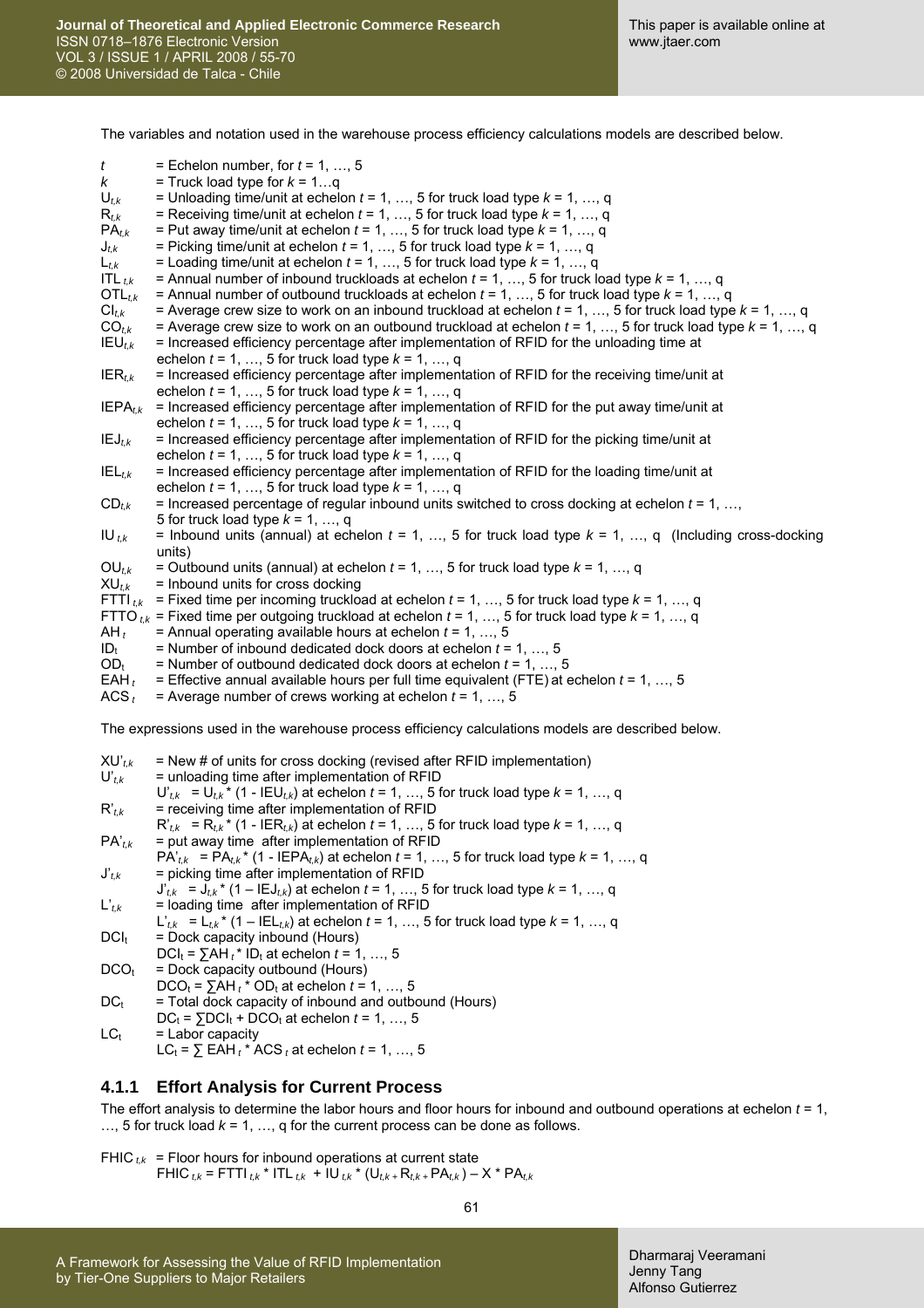FHOC  $t_k$  = Floor hours for outbound operations at current state FHOC  $_{tk}$  = FTTO  $_{tk}$  \* OTL<sub>t+</sub>OU<sub>tk</sub> \*(J<sub>tk+</sub>L<sub>tk</sub>)

- LHIC  $_{tk}$  = Labor hours for inbound processes at current state LHIC<sub>tk</sub> = (IU<sub>tk</sub> \* (U<sub>tk +</sub> R<sub>tk +</sub> PA<sub>tk</sub>) – X \* PA<sub>tk</sub>) \* CI<sub>tk</sub>
- LHOC  $_{tk}$  = Labor hours for outbound processes at current state LHOC  $_{tk}$  = (OU<sub>t,k</sub> \*(J<sub>t,k +</sub> L<sub>t,k</sub>)) \* CO<sub>t,k</sub>

### **4.1.2 Effort Analysis for RFID Enabled Technology**

The effort analysis to determine the labor hours and floor hours for inbound and outbound truckloads at echelon *t* = 1, …, 5 for truck load *k* = 1, …, q for an RFID enabled process can be done as follows. Note that in the RFID enabled situation, the unloading, receiving, put away, picking, loading, and cross docking processes would be improved, using variables U', R', PA', J', L', XU'.

- FHIR<sub>tk</sub> = Floor hours for inbound operations after RFID implementation FHIR *t,k* = FTTI *t,k* \* ITL *t,k* + IU *t,k* \* (U'*t,k +* R'*t,k +* P'A*t,k* ) – XU' \* PA'*t,k*
- FHOR<sub> $t<sub>k</sub>$  = Floor hours for outbound operations after RFID implementation</sub> FHOR  $_{t,k}$  = FTTO  $_{t,k}$  \* OTL<sub>t, +</sub> OU<sub>t,k</sub> \*(J'<sub>t,k +</sub> L'<sub>t,k</sub>)
- LHIR  $_{tk}$  = Labor hours for inbound processes after RFID implementation LHIR  $_{t,k}$  = (IU  $_{t,k}$  \* (U' $_{t,k+}$ R' $_{t,k+}$ PA' $_{t,k}$ ) – XU' \* PA' $_{t,k}$ ) \* CI $_{t,k}$
- LHOR<sub> $t$ k</sub> = Labor hours for outbound processes after RFID implementation LHOR *t,k* = (OU*t,k* \*(J'*t,k +* L'*t,k*)) \* CO*t,k*

#### **4.1.3 Current Capacity Utilization Analysis**

The utilization analysis for the current state to determine the dock capacity utilization and labor capacity utilization for the current process can be done as follows.

- $DCUC_t$  = Dock capacity utilization for inbound and outbound units at current state  $DCU_t = \sum (FHIC_t + FHOC_t) / DC_t$  at echelon  $t = 1, ..., 5$
- $LCUC_t$  = Labor capacity utilization at current state LCU<sub>t</sub> = (LHIC<sub>t</sub> + LHOC<sub>t</sub>)/ LC<sub>t</sub> at echelon  $t = 1, ..., 5$

#### **4.1.4 RFID-enabled Capacity Utilization Analysis**

The utilization analysis for RFID enabled and cross docking parameters to determine the dock capacity utilization and labor capacity utilization can be done as follows. Dock capacity utilization and labor capacity utilization can be calculated using Equations 1 and 2, whereas the dock capacity availability gain and labor capacity availability gain can be calculated using Equations 3 and 4.

| $DCURt = Dock capacitor utilization$ for inbound and outbound units after RFID implementation<br>DCUR <sub>t</sub> = $\Sigma$ (FHIR <sub>t</sub> + FHOR <sub>t</sub> )/ DC <sub>t</sub> at echelon $t = 1, , 5$ | (1) |
|-----------------------------------------------------------------------------------------------------------------------------------------------------------------------------------------------------------------|-----|
| $LCUR_t$ = Labor capacity utilization after RFID implementation<br>$LCU_t = (LHIR_t + LHOR_t)/ LC_t$ at echelon $t = 1, , 5$                                                                                    | (2) |
| $DCAG_t$ = Dock capacity availability gain for inbound and outbound units<br>$DCAG_t = DCUC_t - DCUR_t$ at echelon $t = 1, , 5$                                                                                 | (3) |
| $LCAGt$ = Labor capacity availability gain<br>$LCAG_t = LCUC_t - LCUR_t$ at echelon $t = 1, , 5$                                                                                                                | (4) |

#### **4.2 Increased Efficiencies in Cycle Counting**

One the largest benefit of RFID is its ability to improve inventory accuracy. Improving inventory accuracy can enable a reduction in excess, obsolete, or unsaleable inventory, reduction in cycle counts, and decrease in potential incomplete orders. Increasing efficiency in cycle counting will save time from the actual cycle count and from the cycle count discrepancy resolution process within the supplier's and retailer's warehouses. There can be up to a 25 percent reduction in retail labor expenses due to improved cycle counting [14].

The variables used in the cycle counting calculation are described below.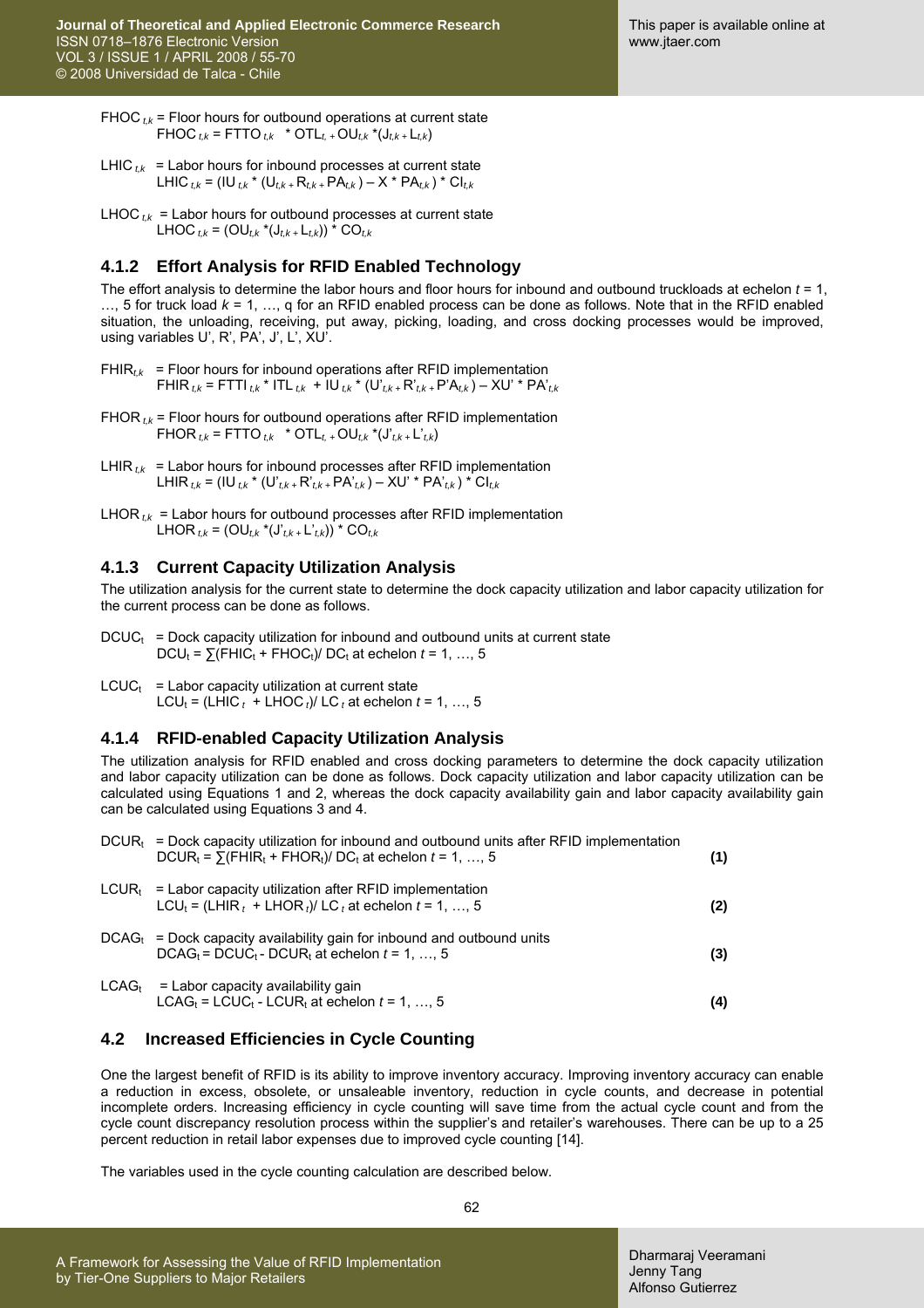$i = SKU$  number, for  $i = 1, ..., n$ 

$$
t = \text{Echelon number, for } t = 1, \ldots, 5
$$

$$
T_{i,t}
$$
 = Time (in hours) it takes to complete one regular cycle count of SKU  $i=1, ..., n$  at echelon t for  $t = 1, ..., 5$ 

F *i,t* = Time (in hours) it takes to resolve one discrepancy cycle count of SKU *i* =1, …, n at echelon *t* for *t* = 1, …, 5

 $W_{i,t}$  = Hourly cost associated with the cycle counter employee of SKU  $i = 1, ..., n$  at echelon *t*  $N_{i,t}$  = Number of discrepancies cycle counts conducted (annual) at current state of SKU  $i = 1$ 

= Number of discrepancies cycle counts conducted (annual) at current state of SKU *i* =1, ..., n at echelon t for  $t = 1, ..., 5$ 

N'<sub>*it*</sub> = Number of discrepancies cycle counts conducted (annual) after the implementation of RFID of SKU *i* =1, …, n at echelon t for *t* = 1, …, 5

To determine the cost of inventory inaccuracy use Equation 5.

Efficiency Cost of Inventory Inaccuracy: =  $\sum (N_t - N'_t) * (F_t - T_t) * W_t$  for  $t = 1, ..., 5$  (5)

### **5 Increase in Revenue**

There are several ways in which RFID can help increase revenue. We discuss two of these ways in this section.

#### **5.1 Reduction in Stock Out**

At the store level, one of the most detrimental losses to both retailer and supplier organizations is stock outs for the potential associated loss of sale. Stock outs are due to multiple sources of error within an organization such as the distribution center's poor product availability, inaccuracy in inventory information from its retail and suppliers stores, and poor store replenishment policies. The probability of a stock out can be reduced through the use of RFID at the appropriate places within a distribution center and retail store.

Stock outs can occur because of three main reasons: Delivery lead time variation, consumer demand variation, and inventory level accuracy. RFID can improve only the lead time variation and the inventory level accuracy. RFID does not affect consumer demand variation.

The variables used in the stock out models are defined below.

- *i* = SKU number, for *i* =1, ..., n
- $t =$  Echelon number, for  $t = 1, ..., 5$ <br>LT<sub>it</sub> = Replenishment lead time of SKI

= Replenishment lead time of SKU *i* =1, ..., n at echelon *t* = 1, ..., 5

LTV*i,t* = Variance of replenishment lead time of SKU *i* =1, …, n at echelon *t* = 1, …,5

 $DV_{i,t}$  = Variance of demand of SKU *i* =1, ..., n at echelon *t* = 1, ..., 5 ILA<sub>*i*</sub> + 1 mventory level accuracy of SKU *i* =1, ..., n at echelon *t* = 1, ..

- $I =$  Inventory level accuracy of SKU  $i = 1, ..., n$  at echelon  $t = 1, ..., 5$
- SOLTV*i,t* = Quantity of stock outs contributed by lead time variance of SKU *i* =1, …, n at echelon *t* = 1, …, 5
- SODV<sub>it</sub> = Quantity of stock outs contributed by demand variance of SKU  $i = 1, ..., n$  at echelon  $t = 1, ..., 5$
- SOILA*i,t* = Quantity of stock outs contributed by inventory level accuracy of SKU *i* =1, …, n at echelon *t* = 1, …, 5
- LTVI $_{it}$  = Percent of improvement in variability of replenishment lead time after
- implementation of RFID of SKU *i* =1, …, n at echelon *t* = 1, …, 5
- $ILAI<sub>i,t</sub>$  = Percent of improvement in variability of inventory level accuracy after
- implementation of RFID of SKU *i* =1, …, n at echelon *t* = 1, …, 5
- $D_{i,t}$  = Demand in units of SKU  $i=1, ..., n$  at echelon  $t=1, ..., 5$
- $DS_{i,t}$  = Selling price of SKU number, for  $i = 1, ..., n$  at echelon  $t = 1, ..., 5$

A stock out occurs when the actual demand exceeds the actual on-hand inventory. In practical terms, many retailers estimate the stock out by multiplying the estimated daily demand for an SKU by the number of days the item is out of stock and finally replenished. Thus, stock out probability (SO) is the probability that the actual demand exceeds the actual inventory level times the demand, and is a function of the variability of delivery lead time, demand, inventory accuracy.

$$
SO_{i,t} = p(D_{i,t} > IL_{i,t})^* (D_{i,t} - IL_{i,t}) \Rightarrow f(LTV_{i,t}, DV_{i,t}, ILA_{i,t})
$$

The potential for out of stock sales can be projected to determine the realizable sales. Assuming the manufacturer operates its supply chain in an on-demand philosophy; stock outs and delays at any level can result in a stock out at the store level and cause a loss sale. The formula for the realizable sales can be calculated by determining the realizable sales using Equation 6.

$$
SOC_{i,t} = Stock out at the current level
$$
  

$$
SOC_{i,t} = SOLTV_{i,t} + SODV_{i,t} + SOLL_{i,t} \text{ of SKU } i=1, ..., n at echelon t = 1, ..., 5
$$

 $SOR_{it}$  = Stock out after the implementation of RFID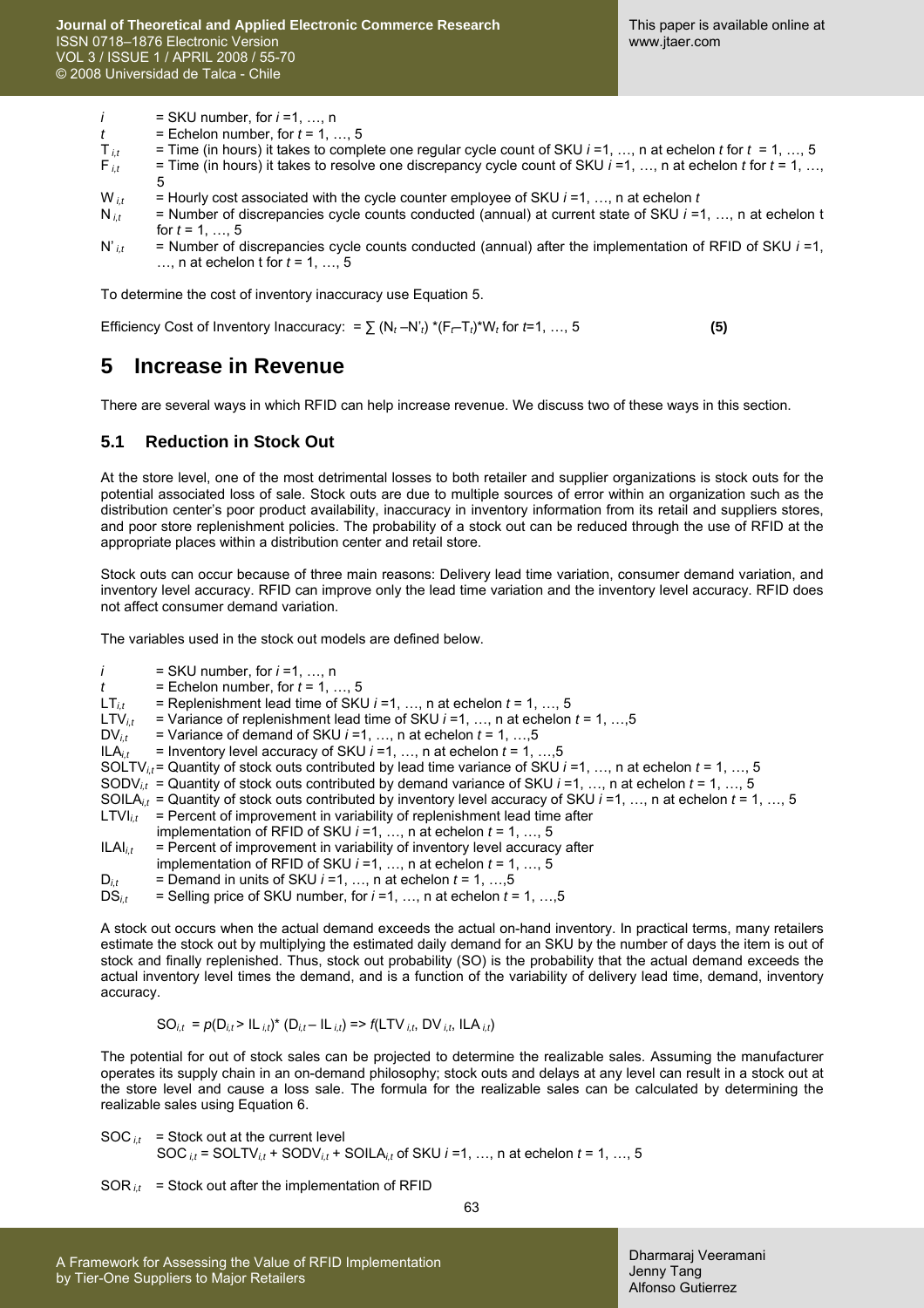SOR<sub>*it*</sub> = (1- LTVI<sub>*it*</sub>)SOLTV<sub>*it*</sub> + SODV<sub>*it*</sub> + (1- ILAI<sub>*it*</sub>)SOILA<sub>*it*</sub> of SKU *i* =1, …, n at echelon *t* = 1, …, 5

 $RS_t$  = Realizable Sales at Echelon  $t$  $RS_t = \sum DS_i * (SOC_{i,t} - SOR_{i,t})$  of SKU  $i = 1, ..., n$  at echelon  $t$  **(6)** 

#### **5.2 Decreasing Counterfeiting Incidents in the Supply Chain**

Counterfeiting occurs when illegal copies of a particular product enters the supply chain which can result in loss of profits to the original manufacturer. Counterfeiting is a growing problem and can be potentially very dangerous to the consumer, especially in the pharmaceutical arena. [17] reports that "manufacturers and [original manufacturers] lose up to \$500 billion in sales each year due to the counterfeiting of a wide variety of products, including apparel, cosmetics, liquor, perfumes and pharmaceuticals." RFID can potentially detect irregular components entering the supply chain, thereby catching and reducing the number of counterfeited items.

The variables used in the counterfeiting models are described below.

- *i* = SKU number, for *i* =1, …, n
- 
- $t =$  Echelon number, for  $t = 1, ..., 5$ <br>CF<sub>it</sub> = Cost of SKU  $i = 1, ..., n$  and ech  $CF_{i,t}$  = Cost of SKU *i* =1, ..., n and echelon *t* = 1, ..., 5<br>US<sub>*i*</sub> = Average Number of units of SKU *i* =1, ..., n and
- $I =$  Average Number of units of SKU  $i = 1, ..., n$  and echelon  $t = 1, ..., 5$
- $bcf<sub>i,t</sub>$  = Percent of counterfeiting currently Percent of counterfeiting after

implementation of RFID of SKU *i* =1, …, n and echelon number, for *t* = 1, …, 5

The formula to calculate added revenue due to reduced counterfeiting incidents can be calculated using equation 7.

| Added Revenue due to Reduced Counterfeiting Incidents                                                                     |  |
|---------------------------------------------------------------------------------------------------------------------------|--|
| = $\sum \text{CF}_{i,t^*} \text{US}_{i,t}$ *bcf <sub>it</sub> of SKU <i>i</i> =1, , n at echelon number <i>t</i> = 1, , 5 |  |

### **6 Overhead Costs, Dispute Resolution**

Inefficiencies and inaccuracies in supply chain processes create a variety of non-value-added back-office processes. RFID can enable a reduction in such non-value-added activities and can thereby help reduce organizational overhead costs as explained below.

#### **6.1 Reduction in Charge Back**

RFID can improve receiving and verifications processes from supplier to retailer in order to reduce the occurrence and severity of charge backs caused by inaccurate inventory data information. According to the field study conducted, some of the top charge back reasons at a major retail store were: lack of synchronization between invoicing and retailer receiving process, quality issues, and retail stores claiming shortage in count versus bill of lading amount. RFID-enabled receiving and verification processes can significantly reduce the number of chargebacks and the associated costs of non-value-added activities. The savings in charge-backs alone can provide the payback for deploying RFID.

Some of the micro-level issues contributing to excess inventory are administrative errors, cargo transfer errors, internal theft, poor dock-to-stock time, put-away errors, and receiving errors[16]. By automating the delivery of products at the retail level, shrinkage caused by issues contributing to excess inventory can be reduced, thereby reducing the number of charge back penalties due to inaccurate quantities shipped and/or received [11].

RFID can help correct the lack of synchronization between the suppliers invoicing process and the retail stores receiving process which will reduce charge back fees related to "no merchandise received for invoice sent by the supplier". RFID can enable productivity improvements in the receiving and product check in. Therefore, the receiving process can be handled automatically eliminating the chargeback administrative overhead related to the discrepancy between the suppliers invoicing process and the retailers receiving process. Charge backs and dispute resolution usually delay the related order payment settlement, generating a financial cost for the supplier.

RFID can also improve processes for accurate identification and count of products at key points in the supply chain process. Therefore, with the accurate verification of product delivery done electronically (thereby eliminating the errors due to manual counts), the responsibility for missing products can be properly identified and charged accordingly.

The variables used in the charge back calculation are described below.

- *z* = Type of charge back for *z* =1, …, m
- $CB_z$  = Number of charge backs (annual) for type of charge back for  $z = 1, ..., m$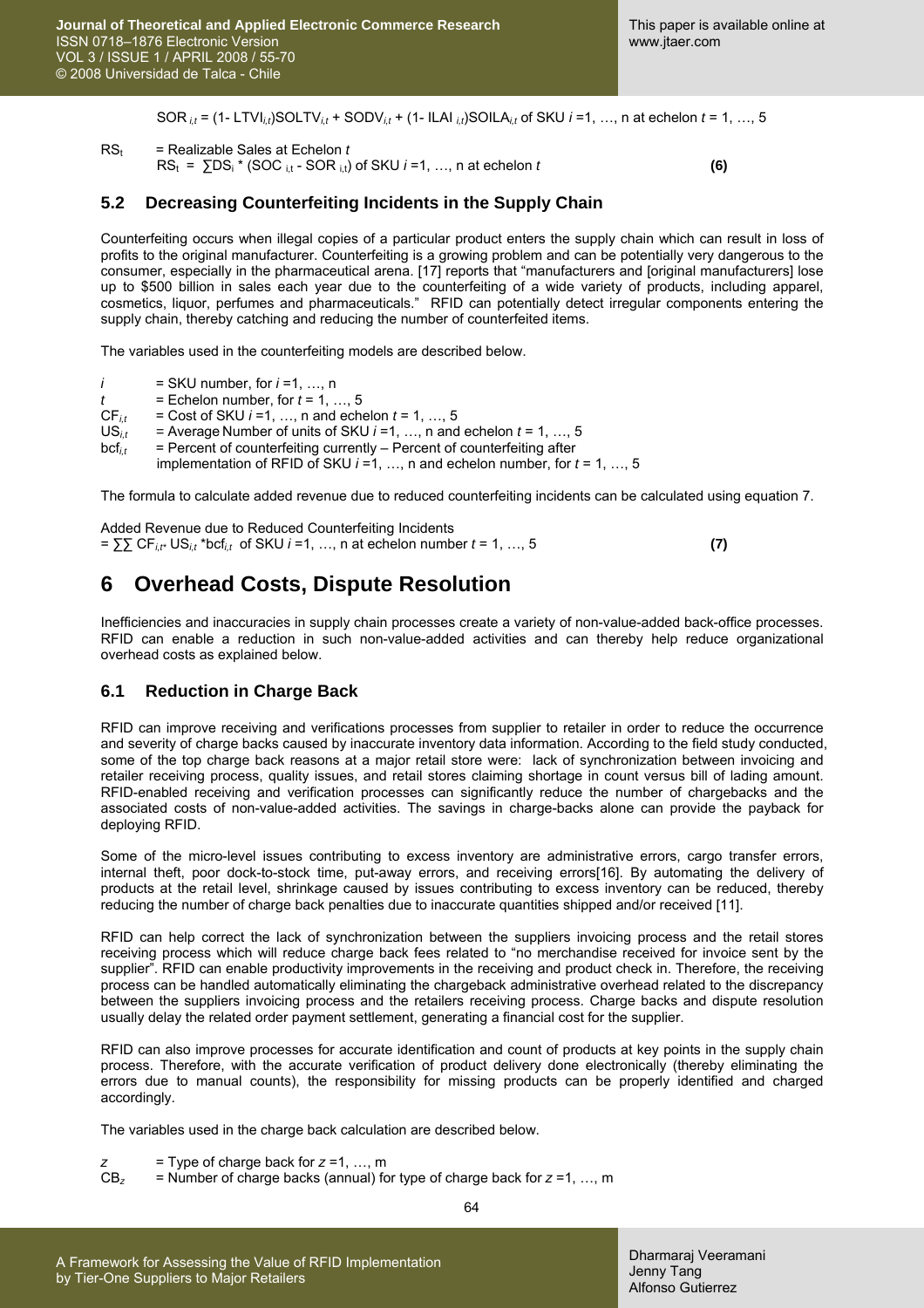LB<sub>z</sub> = Cost of labor for resolving charge back for type of charge back for  $z = 1, ..., m$ <br>EB<sub>z</sub> = Cost of direct penalty associated with charge back for  $z = 1, ..., m$ 

- $EB_z$  = Cost of direct penalty associated with charge back for  $z = 1, ..., m$ <br> $FB_z$  = Financial cost of outstanding receivables associated with charge b
	- FB*z* = Financial cost of outstanding receivables associated with charge back for *z* =1, …, m

Given all of the main contributors and/or benefits that result due to implementing RFID, the potential reduction in net charge back can be determined from the net charge back cost and the impact of improvement. The formula for the potential reduction in net charge back can be calculated by determining the sources of charge back penalties and using Equation 8.

There are two major types of charge backs. The first type is related to discrepancies on quantities and quality of products involving a stop or delay of payment. The second type is penalties as a result of not meeting established performance levels (e.g., delivery time, loading time, or minimum inventory levels).

To determine the realizable savings for charge backs  $z = 1, ..., m$ , Equation 8 can be applied.

Realizable Savings from Charge Backs  $= \sum$  CB<sub>z = 1,…, m</sub> \* LB<sub>z = 1,…, m</sub> +  $\sum$  CB<sub>z = 1,…, m</sub> \* EB<sub>z = 1,…, m</sub> +  $\sum$  CB<sub>z = 1,…, m</sub> \* FB<sub>z = 1,…, m</sub> **(8)** 

#### **6.2 Increased Accuracy to Identifying and Locating Defective Items (Recalls)**

RFID can potentially effect three cost contributions incurred by defective items or recalls. The increased efficiencies enabled by RFID can reduce the cost of handling defective items. The cost of identifying defect reasons can also be reduced through improved traceability that RFID allows. Lastly, RFID can reduce the cost of defective items reaching consumers, through improved speed and accuracy of recall response.

#### **6.3 Other Overhead Cost, Avoid Capital Investment in Facilities**

As discussed in Section 7, inventory levels can be reduced through the use of RFID. The free warehouse space may reduce/delay the capital investments required for future warehouse capacity expansion.

### **7 Inventory Capital Cost**

Depending on the supplier, substantial working capital may be tied up in inventory, thereby making it an area of great opportunity to reduce costs. Inventory capital cost reduction opportunities can be divided into two main types: excess inventory and inventory loss.

#### **7.1 Reduction in Levels of Excess Inventory**

Inventory levels are driven by several factors: product availability which is mostly affected by the:

- Lead time from production to delivery
- Uncertainty of the delivery lead time
- Consumer demand
- Uncertainty of the consumer demand
- Penalty for excess inventory
- Loss revenue for unfulfilled demand.

The penalty for excess inventory is driven by the cost of capital of holding inventory, administrative cost of carrying inventory (warehousing space, insurance, and warehouse management), and obsolescence cost driven by the probability of product becoming unsellable. The factors through which RFID may enable improvements are in the lead time reduction (efficiency gains) and delivery time uncertainty (accuracy and timely information).

#### **7.1.1 Reductions in Levels of Excess Inventory Calculations**

The variables used in the reduced levels of excess inventory models are defined below.

- *i* = SKU number, for *i* =1, …, n
- $t =$  Echelon number, for  $t = 1, ..., 5$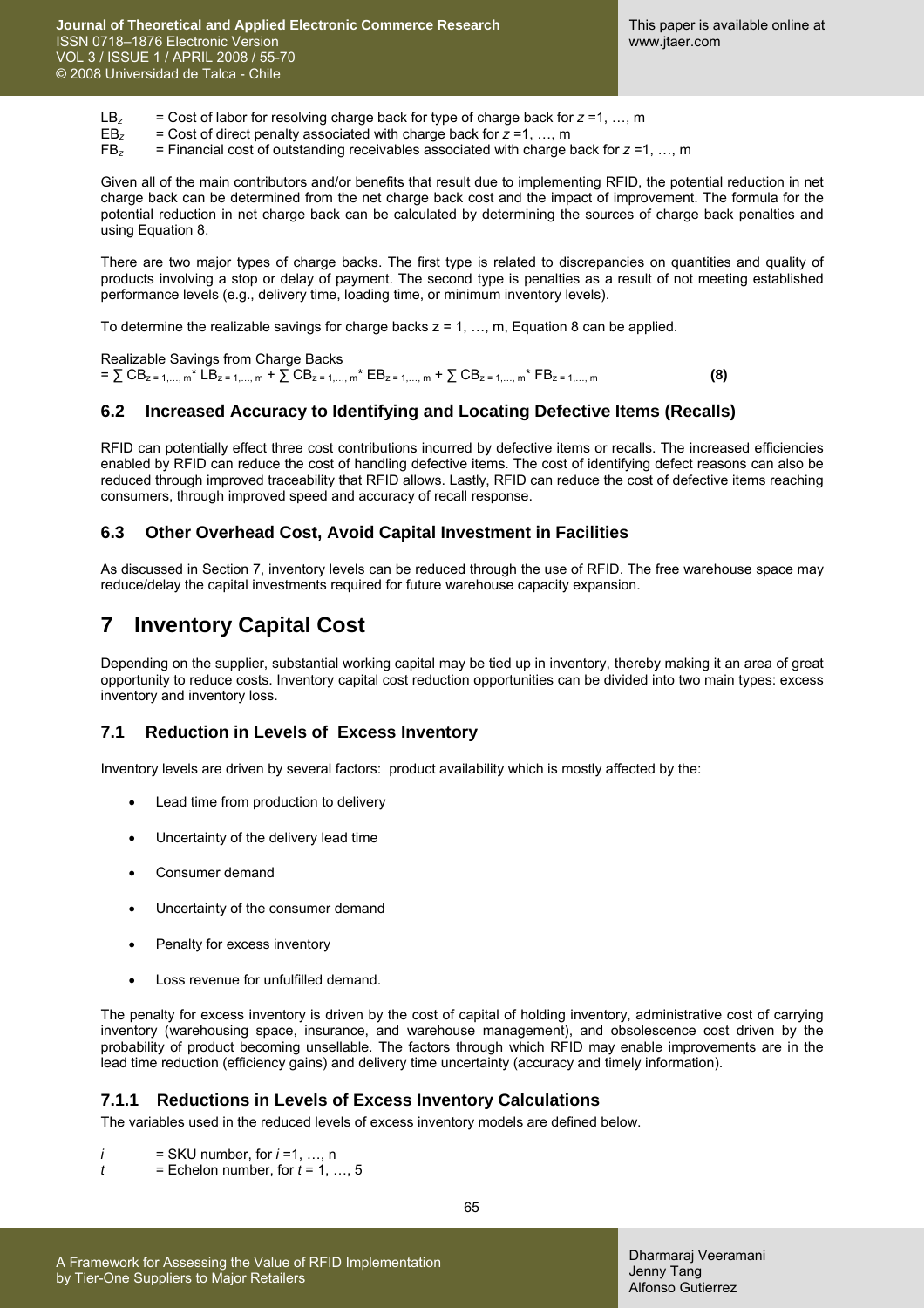- LT0<sub>it</sub> = Current lead time to move inventory from echelon (t + 1) start process to echelon (t) ready to sell point for SKU number *i* =1, …, n
- LTV0<sub>*it*</sub> = Current variance of lead time LTO<sub>*it*</sub>
- LT1 $_{it}$  = Lead time after RFID implementation to move inventory from echelon (t + 1) start process to echelon (t) ready to sell point for SKU number *i* =1, …, n
- LTV1  $_{it}$  = Variance of lead time LTO<sub>it</sub> after RFID implementation  $D_{it}$  = Demand of SKU number *i*=1, ..., n at *t* = 1, ..., 5
- $D_{i,t}$  = Demand of SKU number *i* =1, ..., n at  $t = 1, ..., 5$ <br>DV $_{i,t}$  = Variation of demand of SKU number *i* =1, ..., n at
- = Variation of demand of SKU number  $i = 1, ..., n$  at  $t = 1, ..., 5$
- $RF = Risk factor to balance cost/benefit effects of inventory availability$

The risk factor is a "safety net" mechanism to optimize the availability of the inventory level. Two factors are in competition to define the size of this factor: unfilled demand loss (UDL) and the penalty for excess inventory (PEI), as seen in Figure 5. The characteristics and relevance of these factors depend on the product type and markets. For example, an item with high gross profit margin rate and low item cost may use a large risk factor. On the other hand, a product with low margin rates and high item cost may use a low risk factor. Depending on which economic elements are more relevant, the factor will move in the range between one and four. This range was selected based on coverage probability resulting from multiples of the variance in a normal distribution as illustrated below.



Figure 5: Risk Factor Relationship Between UDL and PEI

The expressions used in the benefit calculations are described below.

Inventory Level= IL *i,t* = (LT *i,t +* LTV *i,t*\*RF) (D *i,t +* DV *i,t*\*RF)

As discussed before, RFID is not expected to affect the demand related factors, therefore for the purposes of our discussion, all demand related elements will be consider constant (C *i,t*).

 $C_{i,t} = D_{i,t+} DV_{i,t}^*RF$  $ILO_{i,t} = C_{i,t} * (LT0_{i,t} + RF^* LTV0_{i,t})$  $IL1_{it} = C_{it} * (LT1_{it} + RF^* LTV1_{it})$ 

The formula to calculate the change in levels of excess inventory can be calculated using Equation 9.

ΔIL *i,t* = C\* (LT0 *i,t* - LT1 *i,t)* + C\*RF\* (LTV0 *i,t* - LTV1 *i,t*) **(9)**

The reduction in levels of excess inventory model can be assessed through a sensitivity analysis as illustrated in Figure 6. Assume that demand = 90, C = 100, and lead time variances = 10, 20, 30, and 40%. The sensitivity analysis illustrates the compound effects of reduced lead time and reduced lead time variation in high and low risk factor situations. The inventory level reduction is greater for a higher lead time variation. The range of inventory level reduction is 10% to 25% when the lead time variation is changed.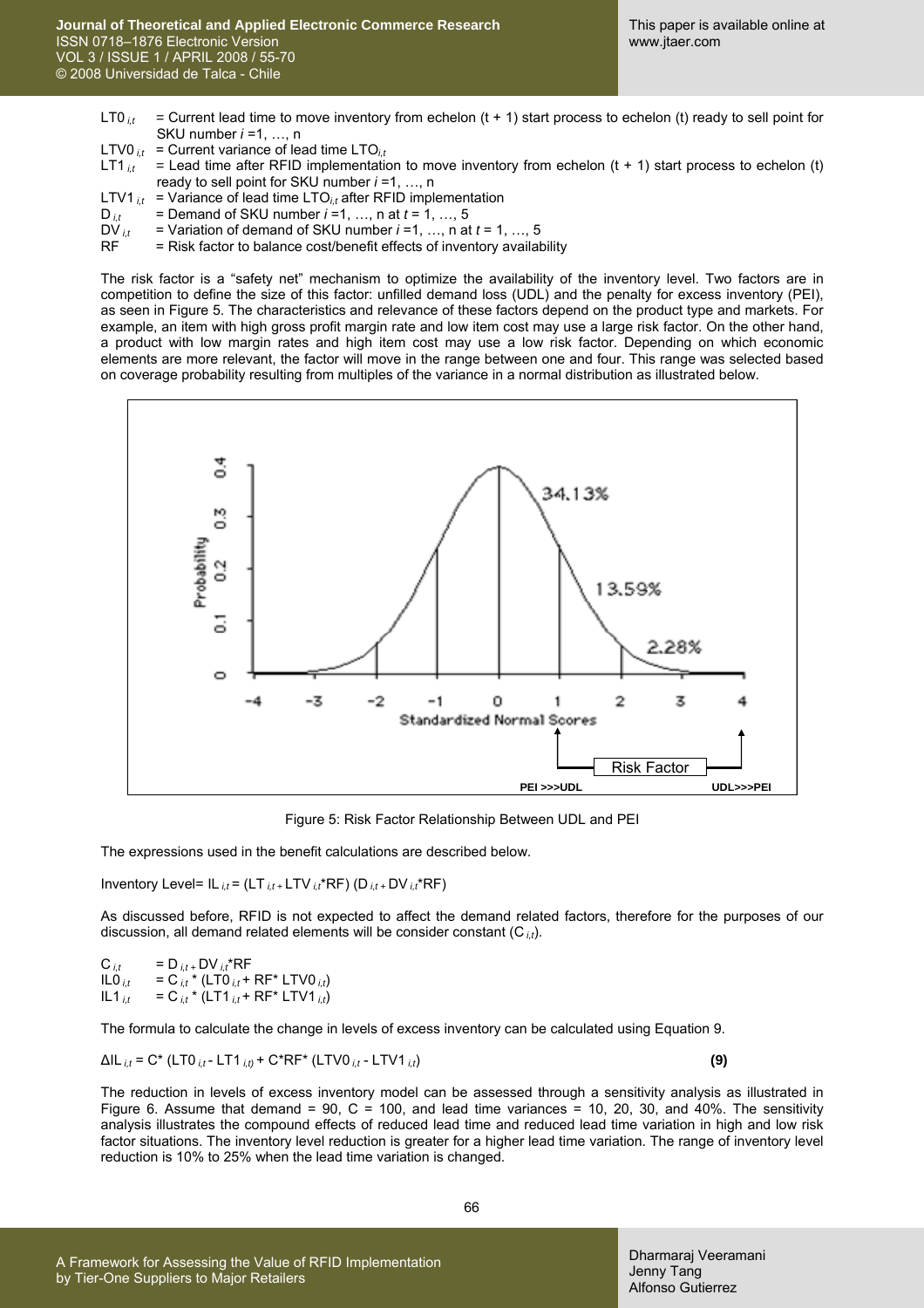| Case | يتى 10. | itv% | V V LE | RF |    |    | ◡   | 11.V (f |
|------|---------|------|--------|----|----|----|-----|---------|
| А    | 20      | '0%  |        |    | 90 | 10 | 100 | 2200    |
| в    | 20      | 20%  |        |    | 90 | 10 | 100 | 2400    |
| с    | 10      | 40%  |        |    | 90 | 10 | 100 | 1400    |
|      | 10      | 50%  | 5      |    | 90 | 10 | 100 | 1500    |
|      |         |      |        |    |    |    |     |         |

| Case | $LT_{I,i}$ | itv% | $\mathrm{LTV1}_{\mathcal{U}}$ | <b>RF</b> |    | $\text{DV}_{\mathcal{U}}$ | $\mathbf{c}_{u}$ | $IL1_{\mathcal{U}}$ | <b>Inventory Level</b><br>Reduction |
|------|------------|------|-------------------------------|-----------|----|---------------------------|------------------|---------------------|-------------------------------------|
|      | 10%        |      | 2%                            |           |    |                           |                  |                     |                                     |
| А    | 18         | 10%  | 1.764                         |           | 90 | 10                        | 100              | 1976.4              | 10.2%                               |
| в    | 18         | 20%  | 3.528                         |           | 90 | 10                        | 100              | 2152.8              | 10.3%                               |
| с    | 9          | 40%  | 3.528                         |           | 90 | 10                        | 100              | 1252.8              | 10.5%                               |
|      | 9          | 50%  | 4.41                          |           | 90 | 10                        | 100              | 1341                | 10.6%                               |

| Case | $\text{LTO}_{4t}$ | itv% | $\mathbf{v}_{0_{M}}$ | DЕ |    |    | ى ب | ILO 41 |
|------|-------------------|------|----------------------|----|----|----|-----|--------|
|      | 20                | 10%  |                      |    | 90 | 10 | 120 | 3120   |
| ь    | 20                | 20%  |                      |    | 90 | 10 | 120 | 3840   |
| с    | 10                | 40%  |                      |    | 90 | 10 | 120 | 2640   |
|      | 10                | 50%  |                      |    | 90 | 10 | 120 | 3000   |

| Case | $LT_{l,t}$ | itv% | $\mathrm{TV1}_{\mathcal{U}}$ | RF | $\mathbf{D}_{ij}$ | $\text{DV}_{\mathcal{U}}$ | $\mathbf{C}_{4t}$ | $IL1_{ij}$ | <b>Inventory Level</b><br>Reduction |
|------|------------|------|------------------------------|----|-------------------|---------------------------|-------------------|------------|-------------------------------------|
|      | 10%        |      | 4%                           |    |                   |                           |                   |            |                                     |
| А    | 18         | 10%  | 1.728                        | з  | 90                | 10                        | 120               | 2782.08    | 15.4%                               |
| в    | 18         | 20%  | 3.456                        |    | 90                | 10                        | 120               | 3404.16    | 18.2%                               |
| с    | 9          | 40%  | 3.456                        | 3  | 90                | 10                        | 120               | 2324.16    | 22.6%                               |
|      | 9          | 50%  | 4.32                         | ۰  | 90                | 10                        | 120               | 2635.2     | 24.3%                               |

Figure 6: Sensitivity Analysis for Excess Inventory Model

#### **7.2 Reduction in Inventory Loss/Shrinkage**

Inventory loss or shrinkage involves all forms of loss of the products available for sale. Shrinkage can occur because of theft by employees, customers/shoppers, or by the supplier. Products that become obsolete, out of date, damaged, or spoiled can be deemed as inventory loss. According to [8], stock losses can be categorized into known and unknown. Unknown stock loss creates inventory record inaccuracy, which can be improved through the use of RFID. Improved product reconciliation and control may reduce inventory loss or shrinkage. RFID also can reduce or avoid obsolescence through better FIFO management and preventing "wrong location" mistakes which leads to "forgotten products" turning obsoletes.

The variables used in assessing the benefit from reduced levels of inventory loss/shrinkage models are defined below.

*I* = SKU number, for *i* =1, …, n

 $t =$  Echelon number, for  $t = 1, ..., 5$ 

ILS*i,t* = Units of inventory loss/shrinkage of SKU *i* =1, …, n and echelon number, for *t* = 1, …, 5

 $IC_{i,t}$  = Item cost of SKU *i* =1, ..., n and echelon number, for  $t = 1, ..., 5$ 

 $ils<sub>it</sub>$  = Percent of inventory loss/shrinkage currently – Percent of inventory

loss/shrinkage after implementation of RFID of SKU *i* =1, …, n and echelon number, for *t* = 1, …, 5

The cost savings due to reduced levels of inventory loss/shrinkage can be calculated using Equation 10.

Cost Savings due to Reduced Levels of Inventory Loss/Shrinkage  $=$   $\sum \sum \text{ILS}_{it} \cdot \text{IC}_{it} \cdot \text{ils}_{it}$  of SKU *i* =1, …, n and echelon number, for *t* = 1, …, 5 **(10)** 

# **8 Lead Time Reduction**

As discussed earlier, RFID can result in improved lead time performance of the supplier's operations. With higher inventory visibility, information sharing between supplier and retailer, and appropriate store replenishment policies, the lead time performance improvement will also extend across the supply chain as a result of supply chain dynamics.

Lead time improvements affect not only inventory levels, but also increase flexibility of logistics processes of the supply chain and the ability of suppliers to respond quickly for inventory replenishment. RFID's ability to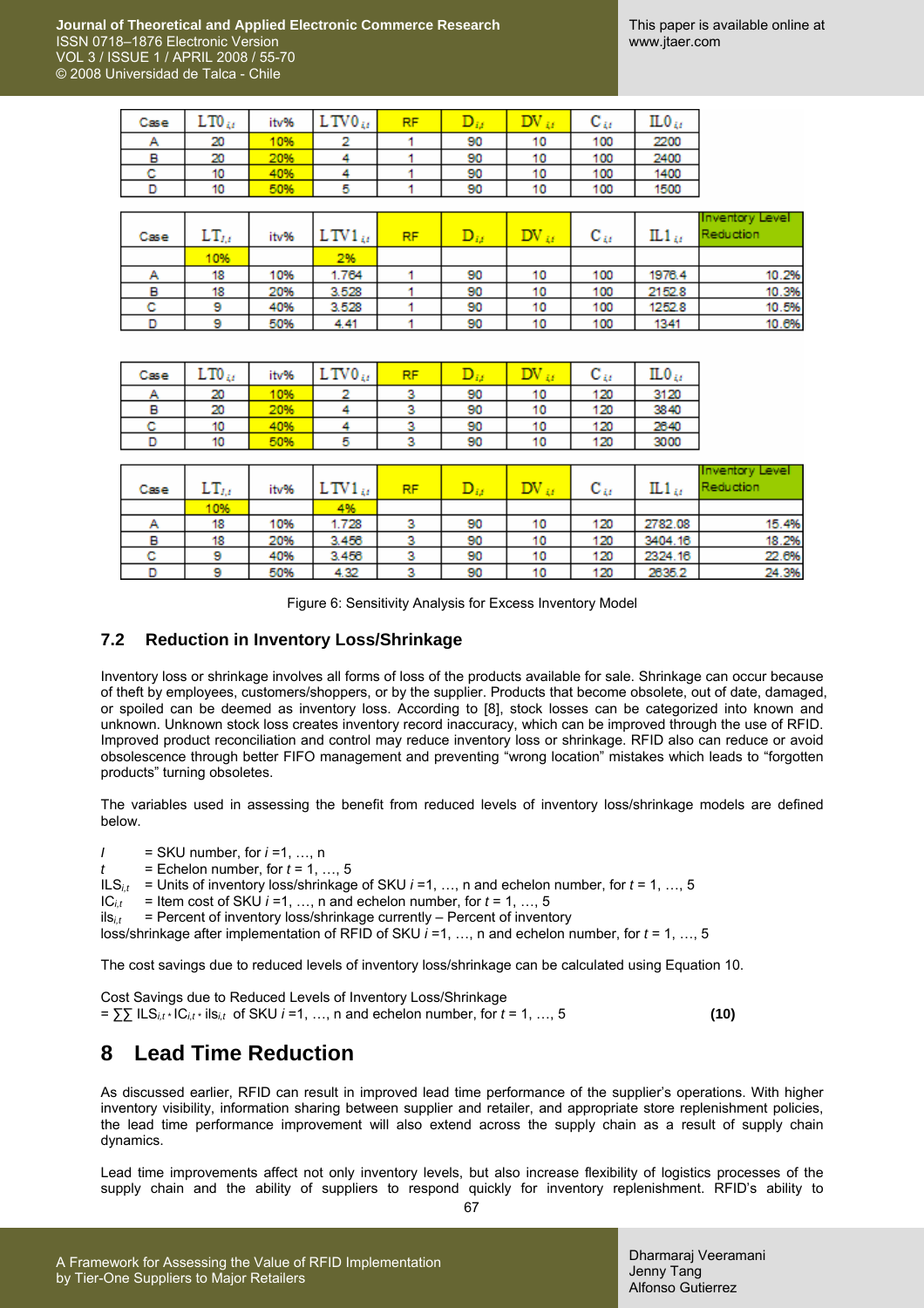automatically trigger store shelf replenishment with back room inventory, and the increased visibility of this data to suppliers coupled with their ability to quickly replenish inventory, can result in lower inventory and safety stock levels across the entire supply chain, while also reducing the probability of stock outs.

[13] reports that increased information visibility in the supply chain when complemented with lead time reduction can further reduce the bull whip effect in the supply chain than through information sharing alone. The various benefits of lead time reduction on supply chain performance and analytical models to estimate these benefits are described by [18] and others in the research literature on time based competition.

# **9 Industry Application of our RFID Benefit Assessment Framework**



Figure 7: Material Flow for Company Used in Field Study

| Table 2: Summary of Estimated Benefits for Company in Field Study |  |  |
|-------------------------------------------------------------------|--|--|
|                                                                   |  |  |

| <b>ANALYSIS</b>                      | <b>SCENARIO</b> | <b>BENEFIT</b> |
|--------------------------------------|-----------------|----------------|
| <b>Lower Operating Costs</b>         |                 |                |
| <b>Direct Labor Utilization Gain</b> | Conservative    | 5.7%           |
| <b>Warehouse Dock Capacity Gain</b>  | Conservative    | 5.7%           |
| <b>Efficiency Cost of</b>            | Conservative    | \$35.5 K       |
| Inventory Inaccuracy                 |                 |                |
|                                      |                 |                |
| <b>Increase in Revenue</b>           |                 |                |
| Realizable Sales                     | Conservative    | \$16.6 M       |
|                                      | Optimistic      | \$20.9 M       |
|                                      | Pessimistic     | \$12.1 M       |
|                                      |                 |                |
| <b>Lower Overhead Costs</b>          |                 |                |
| Realizable Savings                   | Conservative    | \$282 K        |
|                                      | Optimistic      | \$338 K        |
|                                      | Pessimistic     | \$226 K        |
|                                      |                 |                |

| <b>Total Benefit of RFID</b> |          |
|------------------------------|----------|
| Conservative                 | \$16.9 M |
| Optimistic                   | \$21.3 M |
| Pessimistic                  | \$12.4 M |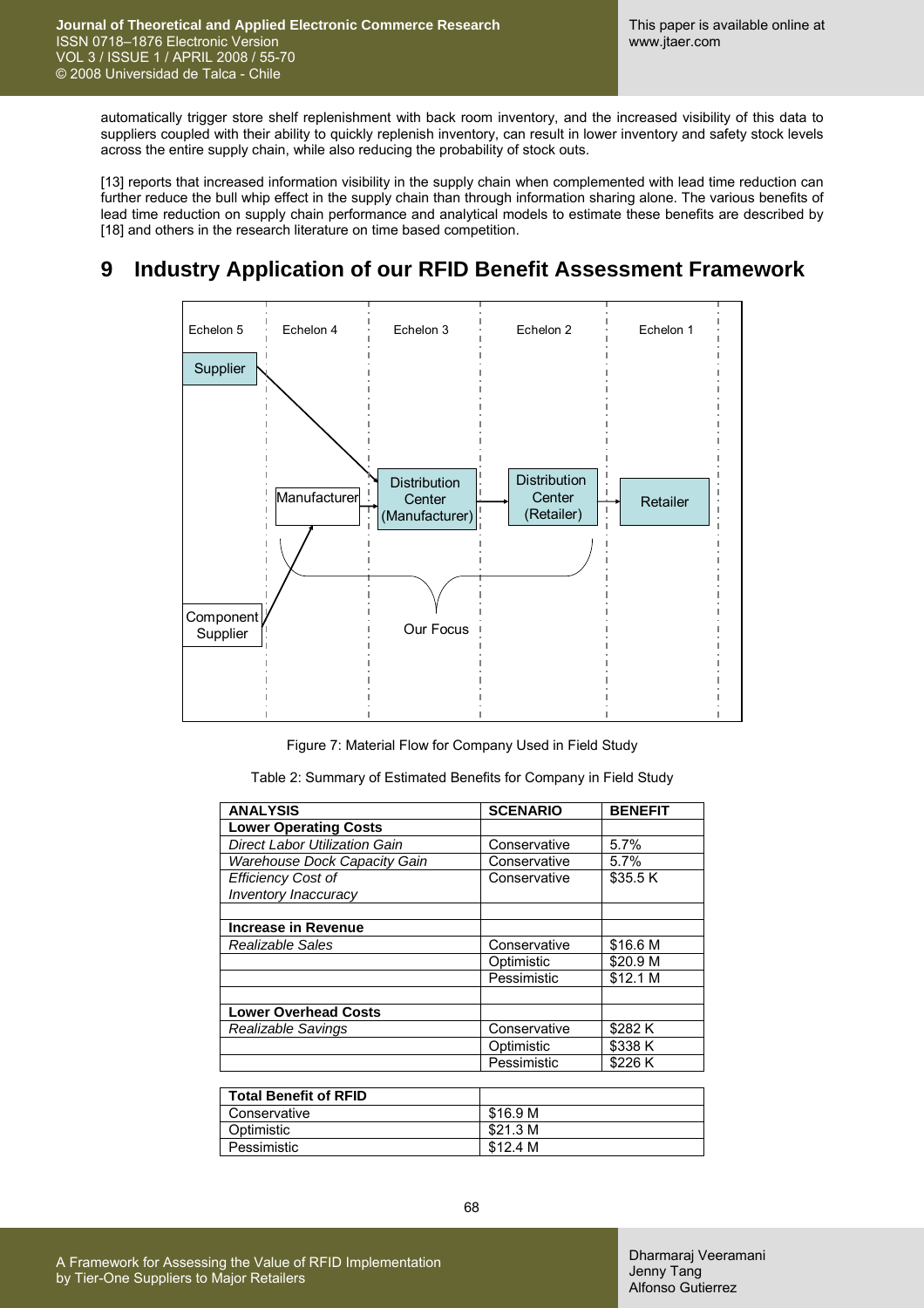The RFID benefit assessment framework and models described in this paper have been applied successfully in the context of a company that is a tier-one (top-100) supplier to Wal-Mart. As a result of Wal-Mart's RFID mandate, the company did not have much choice regarding the use of RFID. It, however, needed to assess whether it was justifiable to deploy RFID within its own operations and further upstream, as opposed to implementing RFID in merely a "slap-and-ship" manner (i.e., applying tags to cases and pallets prior to shipment to Wal-Mart) to meet the Wal-Mart mandate.

The company does not do any significant manufacturing of its own, and imports almost all of its products fully assembled from its suppliers. Hence, the material flow for this company occurs in the manner shown in Figure 7. To assess the potential benefits of RFID to this company, we did a comprehensive analysis addressing all the five primary areas of benefits in our framework.

When applying our models and equations, we considered scenarios representing three different settings: conservative, optimistic, and pessimistic. The reason for the scenario analysis was to understand a range of possible benefits. For example, we could vary the conditions related to different sources of stock out to understand how different levels of RFID technology deployment affect the amount of realizable sales. The summary of total benefits estimated for this company is shown in Table 2. The results for this company show that when we viewed collectively across the primary benefit areas, there can be significant benefits to implementing RFID within its operations and those of its suppliers. This made RFID deployment justifiable even at the current cost of around 10 cents per RFID tag. As a result of this analysis, the company has already moved beyond their initial "slap-and-ship" approach to internal deployment in its distribution center processes. After implementing RFID within its own operations, the company plans to incorporate RFID further upstream in its supply chain.

# **10 Summary**

The difficulty in assessing the potential benefits of RFID implementation is one of the key barriers to adoption of this promising technology. All the tier-one suppliers of major retailers such as Wal-Mart are implementing RFID in a limited manner (such as the "slap-and-ship" approach) because they do not fully understand how to assess the impact of a broader deployment of RFID across their operations and further upstream. Unfortunately, companies adopting the slap-and-ship only incur additional costs and will not gain all the potential benefits of RFID. In this paper, we have presented a framework and some of the underlying models for assessing the five primary areas of benefits of RFID implementation by tier-one suppliers to major retailers. Even though the models have been developed in the context of tier-one suppliers, they can be readily adapted and applied to assess the benefits at upper echelons of the supply chain. Based on this work, we have developed an RFID ROI Assessment Tool. Further, we have verified and validated our methodology and models through their application to one of Wal-Mart's top-100 suppliers.

### **References**

- [1] Y. Bendavid, E. Lefebvre, L. A.. Lefebvre, and S. F. Wamba, B-to-B E-Commerce: Assessing the Impacts of RFID Technology in a Five Layer Supply Chain, 40th Annual Hawaii International Conference on System Sciences, pp. 143, 2007.
- [2] E. Bottani and A. Rizzi, Economical assessment of the impact of RFID technology and EPC system on the fastmoving consumer goods supply chain, International Journal of Production Economics, vol. 112, no. 2, pp. 548- 569, April 2008.
- [3] S. Datta, Impact of Real Time Data in Value Networks, Proceedings of the MIT Forum for Supply Chain Innovation, Cambridge, MA, December 12-13, 2005.
- [4] K. H. Doerr, W. R. Gates, and J. E. Mutty, A hybrid approach to the valuation of RFID/MEMS technology applied to ordnance inventory, International Journal of Production Economics, vol. 103, no. 2, pp. 726-741, October 2006.
- [5] G. M. Gaukler, R. W. Seifert, and W. H. Hausman, Item-Level RFID in the Retail Supply Chain, Production and Operations Management, Vol. 16, No. 1, pp. 65-76, January-February 2007.
- [6] B. Hardgrave, M. Waller, and R. Miller, Does RFID Reduce Out-of-Stock: A Preliminary Analysis, Technical Report, Information Technology Research Institute, University of Arkansas, Fayetteville, Arkansas, November 2005.
- [7] J. V. Joshi, Information Visibility and its Effect on Supply Chain Dynamics, Master's Thesis, Massachusetts Institute of Technology, Cambridge, MA, 2000.
- [8] Y. Kang and S. Gershwin, Information Inaccuracy in Inventory Systems: Stock Loss and Stockout, IIE Transactions, pp. 843-859, 2005.
- [9] H. Lee and O. Ozer, Unlocking the Value of RFID, Production and Operations Management, vol. 16, no. 1, pp. 40-64, January – February, 2007.
- [10] H. Lee, V. Padmanabhan, and S. Whang, Information Distortion in a Supply Chain: The Bullwhip Effect, Management Science, pp. 1875-1886, December 2004.
- [11] Y. Lee, F. Cheng, and T. Ying, Exploring the Impact of RFID on Supply Chain Dynamics, Proceedings of the 2004 Winter Simulation Conference, 2004.